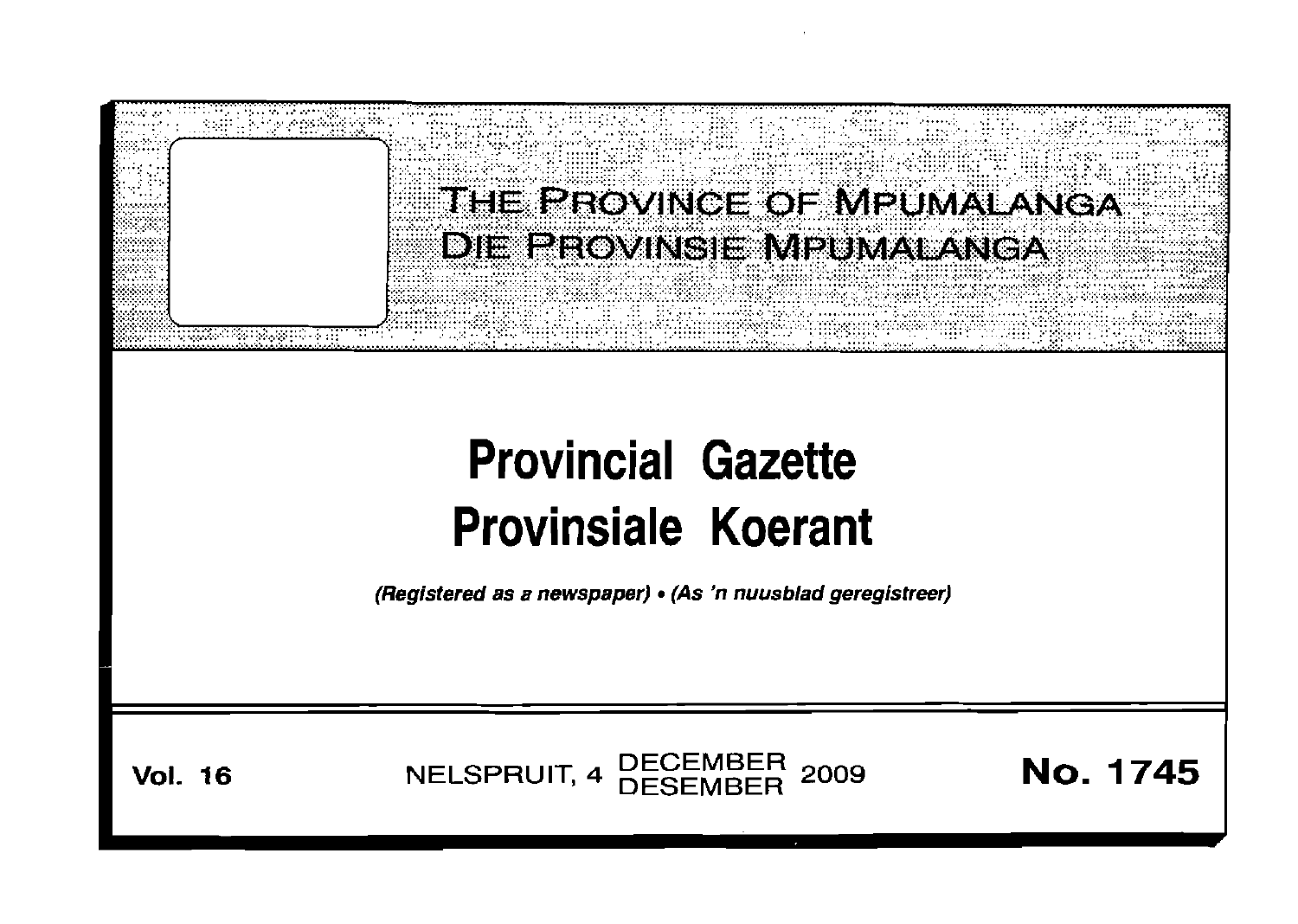## **IMPORTANT NOTICE**

**The Government Printing Works will not be held responsible for faxed documents not received due to errors on the fax machine or faxes received which are unclear or incomplete. Please be advised that an "OK" slip, received from a fax machine, will not be accepted as proof that documents were received by the GPW for printing. If documents are faxed to the GPW it will be the sender's responsibility to phone and confirm that the documents were received in good order.**

**Furthermore the Government Printing Works will also not be held responsible for cancellations and** I **amendments which have not been done on original documents received from clients.**

I

| No.                                             | <b>CONTENTS . INHOUD</b>                                                                                                                                                                                                          | Page<br>No. | Gazette<br>No. |  |  |
|-------------------------------------------------|-----------------------------------------------------------------------------------------------------------------------------------------------------------------------------------------------------------------------------------|-------------|----------------|--|--|
| <b>GENERAL NOTICES · ALGEMENE KENNISGEWINGS</b> |                                                                                                                                                                                                                                   |             |                |  |  |
| 374                                             |                                                                                                                                                                                                                                   | 8           | 1745           |  |  |
| 374                                             |                                                                                                                                                                                                                                   | 8           | 1745           |  |  |
| 375                                             | Town-planning and Townships Ordinance (15/1986): White River Amendment Scheme 321                                                                                                                                                 | 8           | 1745           |  |  |
| 375                                             |                                                                                                                                                                                                                                   | 9           | 1745           |  |  |
| 376                                             | Town-planning and Townships Ordinance (15/1986): Steve Tshwete, Amendment Sheme 360                                                                                                                                               | 9           | 1745           |  |  |
| 376                                             |                                                                                                                                                                                                                                   | 9           | 1745           |  |  |
| 377                                             |                                                                                                                                                                                                                                   | 10          | 1745           |  |  |
| 377                                             |                                                                                                                                                                                                                                   | 10          | 1745           |  |  |
| 378                                             |                                                                                                                                                                                                                                   | 10          | 1745           |  |  |
| 378                                             |                                                                                                                                                                                                                                   | 11          | 1745           |  |  |
| 379                                             |                                                                                                                                                                                                                                   | 11          | 1745           |  |  |
| 380                                             |                                                                                                                                                                                                                                   | 11          | 1745           |  |  |
| 380                                             |                                                                                                                                                                                                                                   | 12          | 1745           |  |  |
| 381                                             |                                                                                                                                                                                                                                   | 12          | 1745           |  |  |
| 382                                             |                                                                                                                                                                                                                                   | 13          | 1745           |  |  |
| 382                                             |                                                                                                                                                                                                                                   | 13          | 1745           |  |  |
| 383                                             |                                                                                                                                                                                                                                   | 14          | 1745           |  |  |
| 383                                             |                                                                                                                                                                                                                                   | 14          | 1745           |  |  |
| 384                                             | Town-planning and Townships Ordinance (15/1986): Machadodorp Amendment Scheme M0014                                                                                                                                               | 14          | 1745           |  |  |
| 384                                             | Ordonnansie op Dorpsbeplanning en Dorpe (15/1986): Machadodorp-wysigingskema M0014                                                                                                                                                | 15          | 1745           |  |  |
|                                                 | LOCAL AUTHORITY NOTICES • PLAASLIKE BESTUURSKENNISGEWINGS                                                                                                                                                                         |             |                |  |  |
| 255<br>255                                      | Local Government Ordinance (17/1939): Lekwa Local Municipality: Closure: Portion of Buiten Street, Standerton<br>Ordonnansie op Plaaslike Bestuur (17/1939): Lekwa Plaaslike Munisipaliteit: Sluiting: Gedeelte van Buitenstraat, | 15          | 1745           |  |  |
| 256                                             | Town-planning and Townships Ordinance (15/1986): Dipaleseng Local Municipality: Establishment of township:                                                                                                                        | 15<br>16    | 1745<br>1745   |  |  |
| 256                                             | Ordonnansie op Dorpsbeplanning en Dorpe (15/1986): Dipaleseng Plaaslike Munisipaliteit: Stigting van dorp:                                                                                                                        | 16          | 1745           |  |  |
| 257                                             | Town-planning and Townships Ordinance (15/1986): Msukaligwa Municipality: Ermelo Amendment Scheme 524                                                                                                                             | 17          | 1745           |  |  |
| 257                                             | Ordonnansie op Dorpsbeplanning en Dorpe (15/1986): Msukaligwa Munisipaliteit: Ermelo-wysigingskema 524                                                                                                                            | 17          | 1745           |  |  |
| 258                                             | Town-planning and Townships Ordinance (15/1986): Municipality of Thaba Chweu: Correction notice                                                                                                                                   | 18          | 1745           |  |  |
| 259                                             |                                                                                                                                                                                                                                   | 18          | 1745           |  |  |
| 260                                             |                                                                                                                                                                                                                                   | 18          | 1745           |  |  |
| 261<br>262                                      | Town-planning and Townships Ordinance (15/1986): Nsukaligwa Municipality: Declaration as approved township:<br>Town-planning and Townships Ordinance (15/1986): Nsukaligwa Municipality: Ermelo Amendment Scheme 555              | 19<br>21    | 1745<br>1745   |  |  |
|                                                 |                                                                                                                                                                                                                                   |             |                |  |  |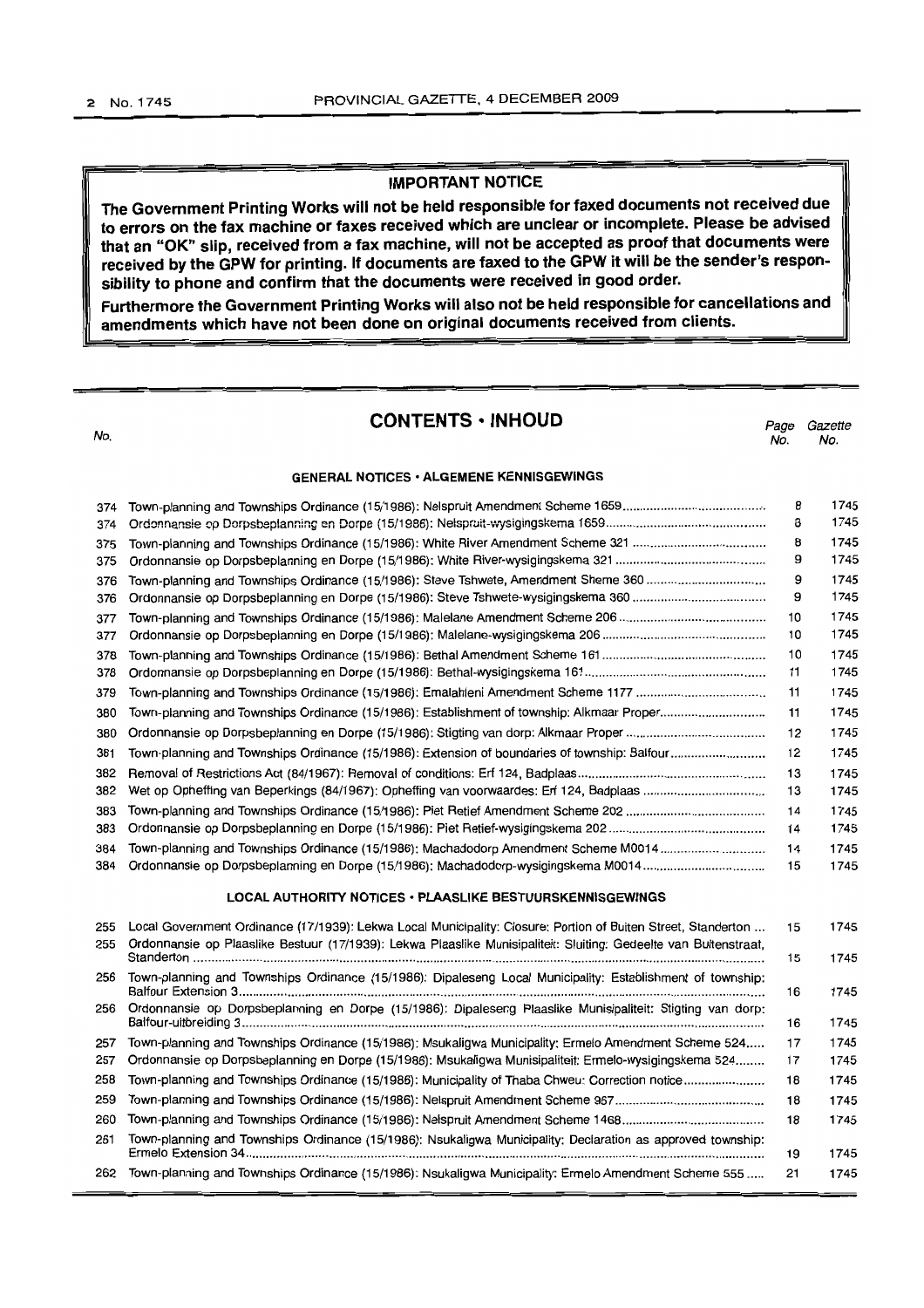No.1745 3

| <b>IMPORTANT NOTICE</b>                                                                                                                                            |                                        |  |  |  |  |
|--------------------------------------------------------------------------------------------------------------------------------------------------------------------|----------------------------------------|--|--|--|--|
| The                                                                                                                                                                |                                        |  |  |  |  |
| <b>Mpumalanga Province Provincial Gazette Function</b>                                                                                                             |                                        |  |  |  |  |
| will be transferred to the                                                                                                                                         |                                        |  |  |  |  |
|                                                                                                                                                                    |                                        |  |  |  |  |
| <b>Government Printer</b> in Pretoria                                                                                                                              |                                        |  |  |  |  |
| as from 1 April 2005                                                                                                                                               |                                        |  |  |  |  |
| <b>NEW PARTICULARS ARE AS FOLLOWS:</b>                                                                                                                             |                                        |  |  |  |  |
| <b>Physical address:</b>                                                                                                                                           | <b>Postal address:</b>                 |  |  |  |  |
| <b>Government Printing Works</b>                                                                                                                                   | Private Bag X85                        |  |  |  |  |
| 149 Bosman Street<br>Pretoria                                                                                                                                      | Pretoria<br>0001                       |  |  |  |  |
| <b>New contact persons:</b> Louise Fourie Tel.: (012) 334-4686<br>Mrs H. Wolmarans Tel.: (012) 334-4591                                                            |                                        |  |  |  |  |
| Fax number:<br>$(012)$ 323-8805                                                                                                                                    |                                        |  |  |  |  |
| E-mail address:<br>hester.wolmarans@gpw.gov.za                                                                                                                     |                                        |  |  |  |  |
| louise.fourie@gpw.gov.za                                                                                                                                           |                                        |  |  |  |  |
| <b>Contact persons for subscribers:</b>                                                                                                                            |                                        |  |  |  |  |
|                                                                                                                                                                    | Mrs S. M. Milanzi Tel.: (012) 334-4734 |  |  |  |  |
|                                                                                                                                                                    | Mrs J. Wehmeyer Tel.: (012) 334-4753   |  |  |  |  |
|                                                                                                                                                                    | Fax.: (012) 323-9574                   |  |  |  |  |
| This phase-in period is to commence from 18 March 2005 (suggest date of advert)<br>and notice comes into operation as from 1 April 2005.                           |                                        |  |  |  |  |
| Subscribers and all other stakeholders are advised to send their advertisements<br>directly to the Government Printing Works, two weeks before the 1st April 2005. |                                        |  |  |  |  |
| In future, adverts have to be paid in advance<br>before being published in the Gazette.                                                                            |                                        |  |  |  |  |
| <b>AWIE VAN ZYL</b>                                                                                                                                                |                                        |  |  |  |  |

Advertising Manager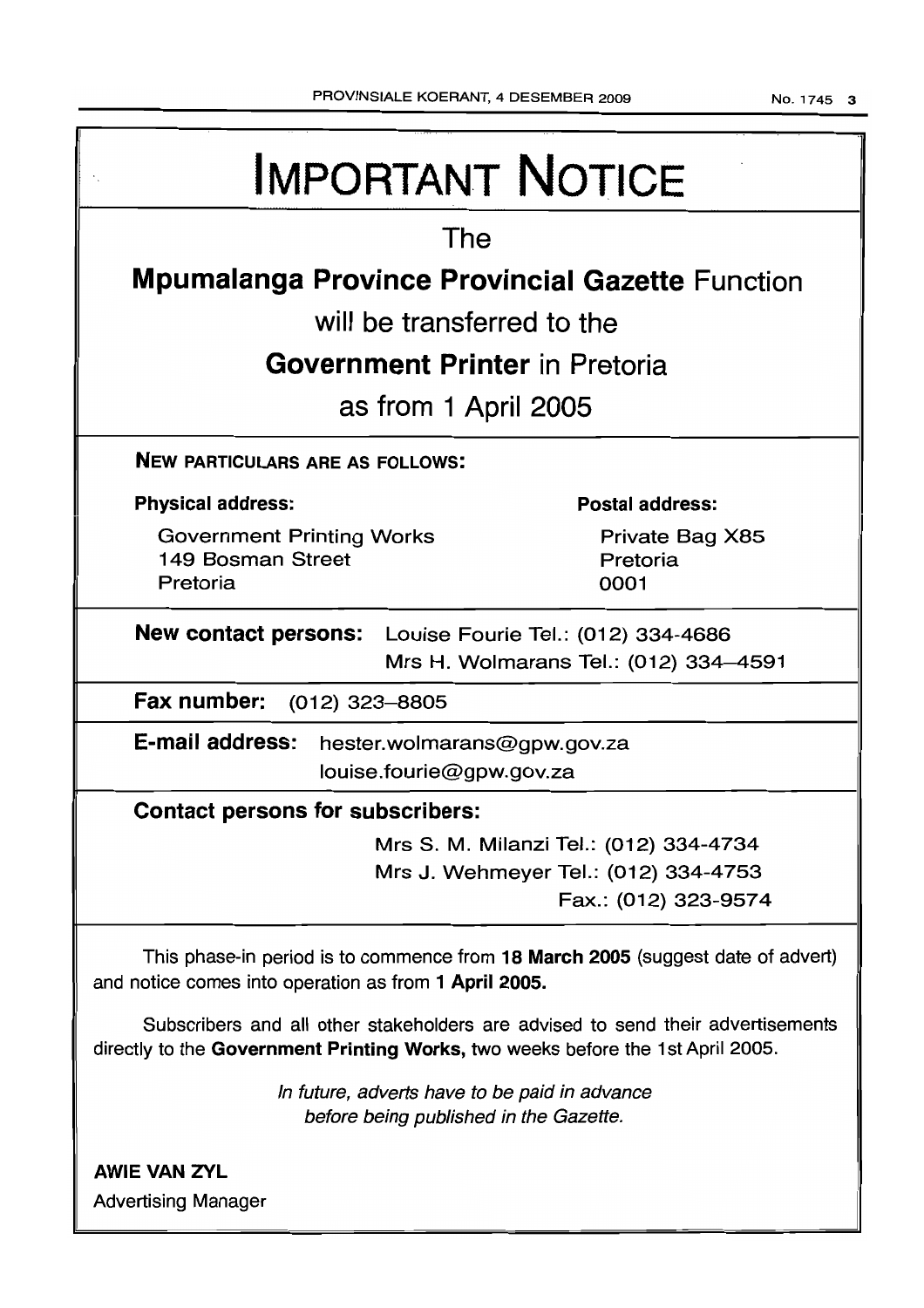IT IS THE CLIENTS RESPONSIBILITY TO ENSURE THAT THE CORRECT AMOUNT IS PAID AT THE CASHIER OR DEPOSITED INTO THE GOVERNMENT PRINTING WORKS BANK ACCOUNT AND ALSO THAT THE REQUISITION/COVERING LETTER TOGETHER WITH THE ADVERTISEMENTS AND THE PROOF OF DEPOSIT REACHES THE GOVERNMENT PRINTING WORKS IN TIME FOR INSERTION IN THE PROVINCIAL GAZETTE.

**No ADVERTISEMENTS WILL BE PLACED WITHOUT PRIOR PROOF OF PRE-PAYMENT.**

|                                                                                                                                       | $\frac{1}{4}$ page R 187.37<br>Letter Type: Arial<br><b>Size: 10</b><br>Line Spacing: At:<br>Exactly<br>11pt |
|---------------------------------------------------------------------------------------------------------------------------------------|--------------------------------------------------------------------------------------------------------------|
| <b>A PRICE</b><br><b>INCREASE OF</b><br>8,5% WILL BE<br><b>EFFECTIVE ON</b><br><b>ALL TARIFFS</b><br><b>FROM</b><br><b>1 MAY 2008</b> | $\frac{1}{4}$ page R 374.75<br>Letter Type: Arial<br>Size: 10<br>Line Spacing: At:<br>Exactly<br>11pt        |
|                                                                                                                                       | $\frac{1}{4}$ page R 562.13<br>Letter Type: Arial<br>Size: 10<br>Line Spacing: At:<br>Exactly<br>11pt        |
|                                                                                                                                       | $\frac{1}{4}$ page R 749.50<br>Letter Type: Arial<br>Size: 10<br>Line Spacing: At:<br>Exactly<br>11pt        |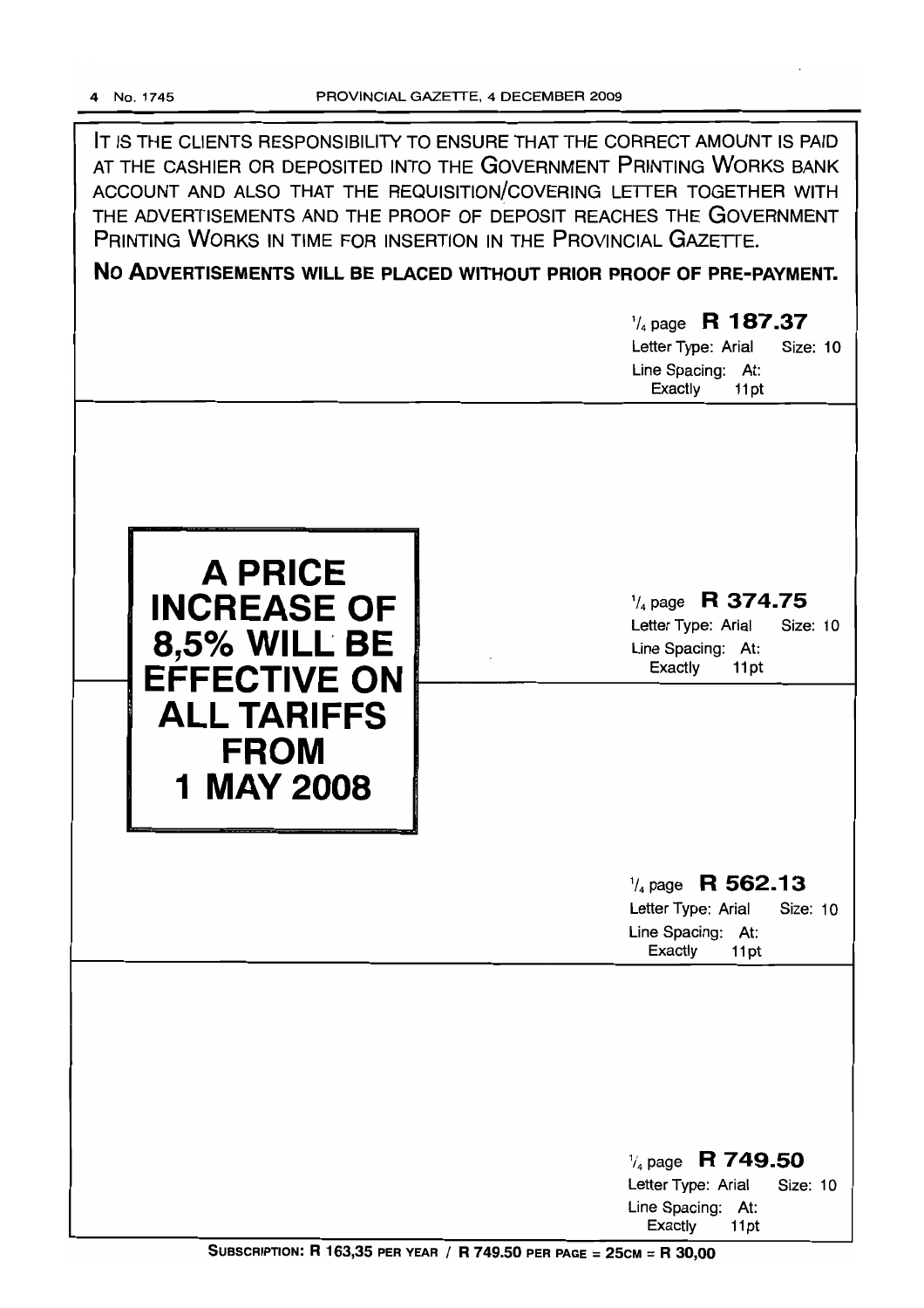

## **THE GOVERNMENT PRINTER INDEMNIFIED AGAINST LIABILITY**

- 4. The Government Printer will assume no liability in respect of-
	- (1) any delay in the publication of a notice or publicatton of such notice on any date other than that stipulated by the advertiser;
	- (2) erroneous classification of a notice, or the placement of such notice in any section or under any heading other than the section or heading stipulated by the advertiser;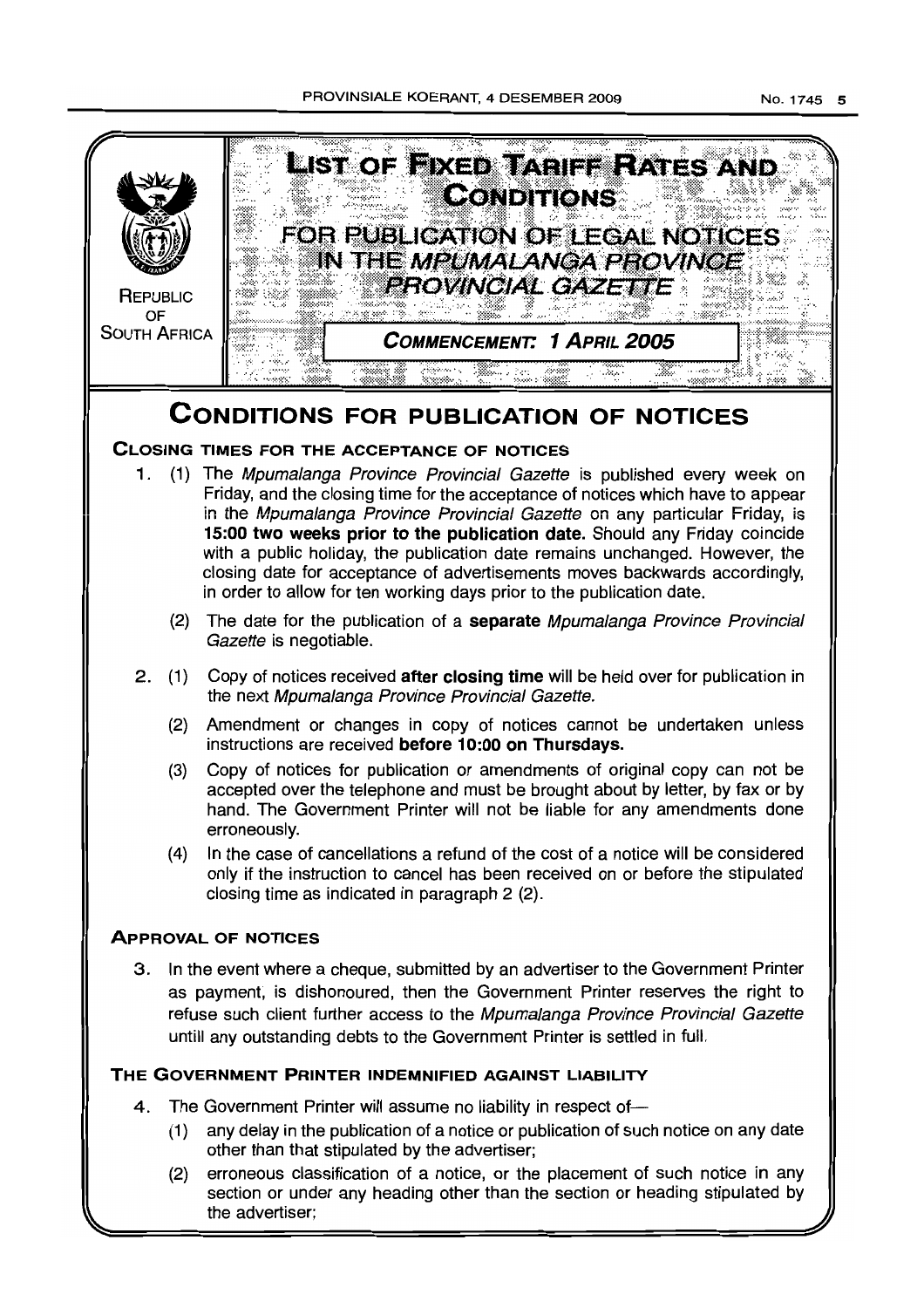(3) any editing, revision, omission, typographical errors or errors resulting from faint or indistinct copy.

## LIABILITY OF ADVERTISER

5. Advertisers will be held liable for any compensation and costs arising from any action which may be instituted against the Government Printer in consequence of the publication of any notice.

## **COPY**

- 6. Copy of notices must be typed on one side of the paper only and may not constitute part of any covering letter or document.
- 7. At the top of any copy, and set well apart from the notice, the following must be stated:

Where applicable

- (1) The heading under which the notice is to appear.
- (2) The cost of publication applicable to the notice, in accordance with the "Word Count Table".

## PAYMENT OF COST

- 9. With effect from 1 April 2005 no notice will be accepted for publication unless the cost of the insertion(s) is prepaid in CASH or by CHEQUE or POSTAL ORDERS. It can be arranged that money can be paid into the banking account of the Government Printer, in which case the deposit Slip accompanies the advertisement before publication thereof.
- 10. (1) The cost of a notice must be calculated by the advertiser in accordance with the word count table.
	- (2) Where there is any doubt about the cost of publication of a notice, and in the case of copy, an enquiry, accompanied by the relevant copy, should be addressed to the Advertising Section, Government Printing Works, Private Bag X85, Pretoria, 0001 [Fax: (012) 323-8805], before publication.
- 11 . Overpayment resulting from miscalculation on the part of the advertiser of the cost of publication of a notice will not be refunded, unless the advertiser furnishes adequate reasons why such miscalculation occurred. In the event of underpayments, the difference will be recovered from the advertiser, and the notice(s) will not be published until such time as the full cost of such publication has been duly paid in cash or by cheque or postal orders, or into the banking account.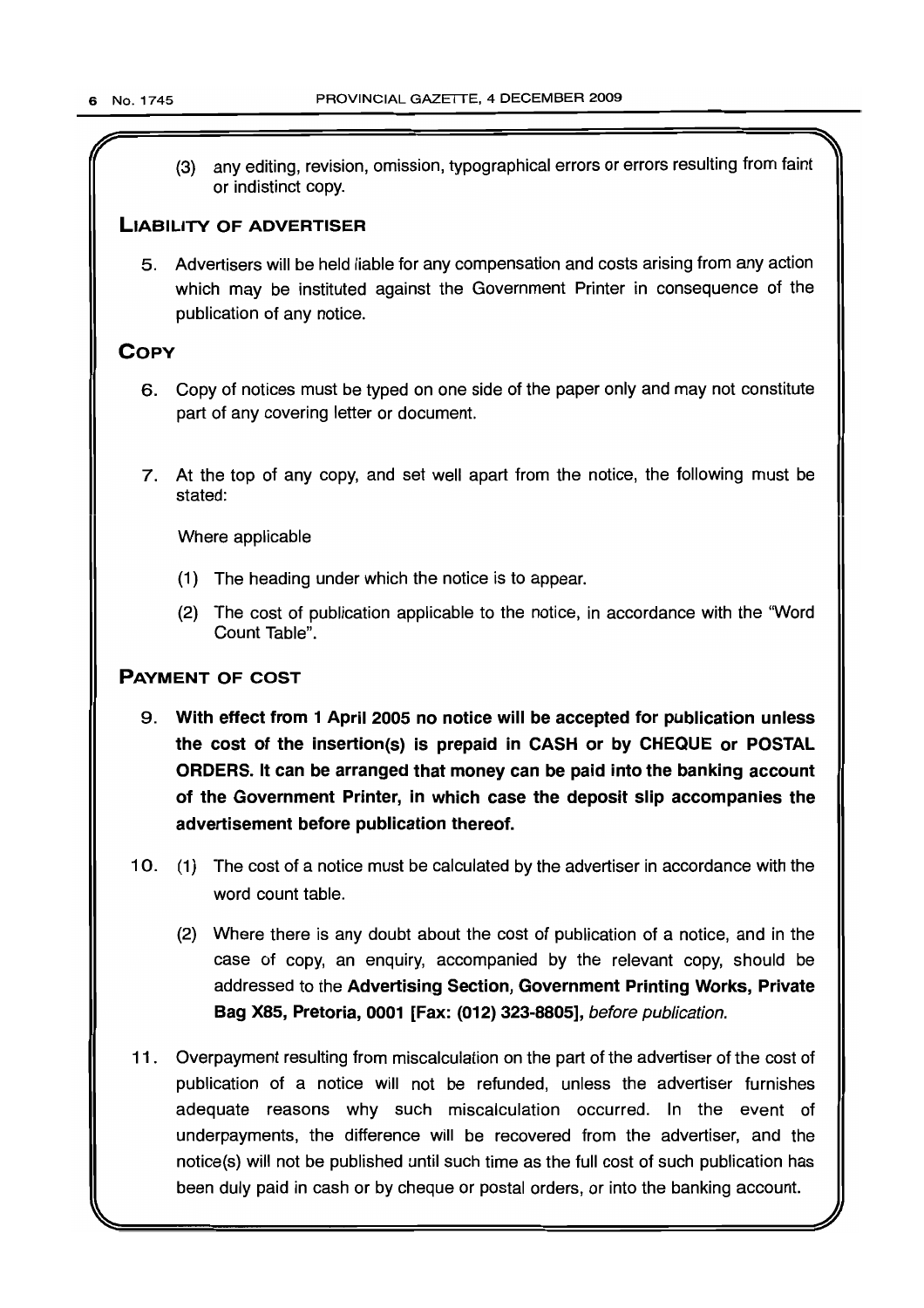- 12. In the event of a notice being cancelled, a refund will be made only if no cost regarding the placing of the notice has been incurred by the Government Printing Works.
- 13. The Government Printer reserves the right to levy an additional charge in cases where notices, the cost of which has been calculated in accordance with the Word Count Table, are subsequently found to be excessively lengthy or to contain overmuch or complicated tabulation.

## PROOF OF PUBLICATION

r

14. Copies of the Mpumalanga Province Provincial Gazette which may be required as proof of publication, may be ordered from the Government Printer at the ruling price. The Government Printer will assume no liability for any failure to post such Mpumalanga Province Provincial Gazette(s) or for any delay in despatching it/them.

# **GOVERNMENT PRINTERS BANK ACCOUNT PARTICULARS**

Bank: ABSA

BOSMAN STREET

Account No.: 4057114016

Branch code: 632005

Reference No.: 00000047

Fax No.: (012) 323 8805

## Enquiries:

| Mrs. L. Fourie    | Tel.: (012) 334-4686 |
|-------------------|----------------------|
| Mrs. H. Wolmarans | Tel.: (012) 334-4591 |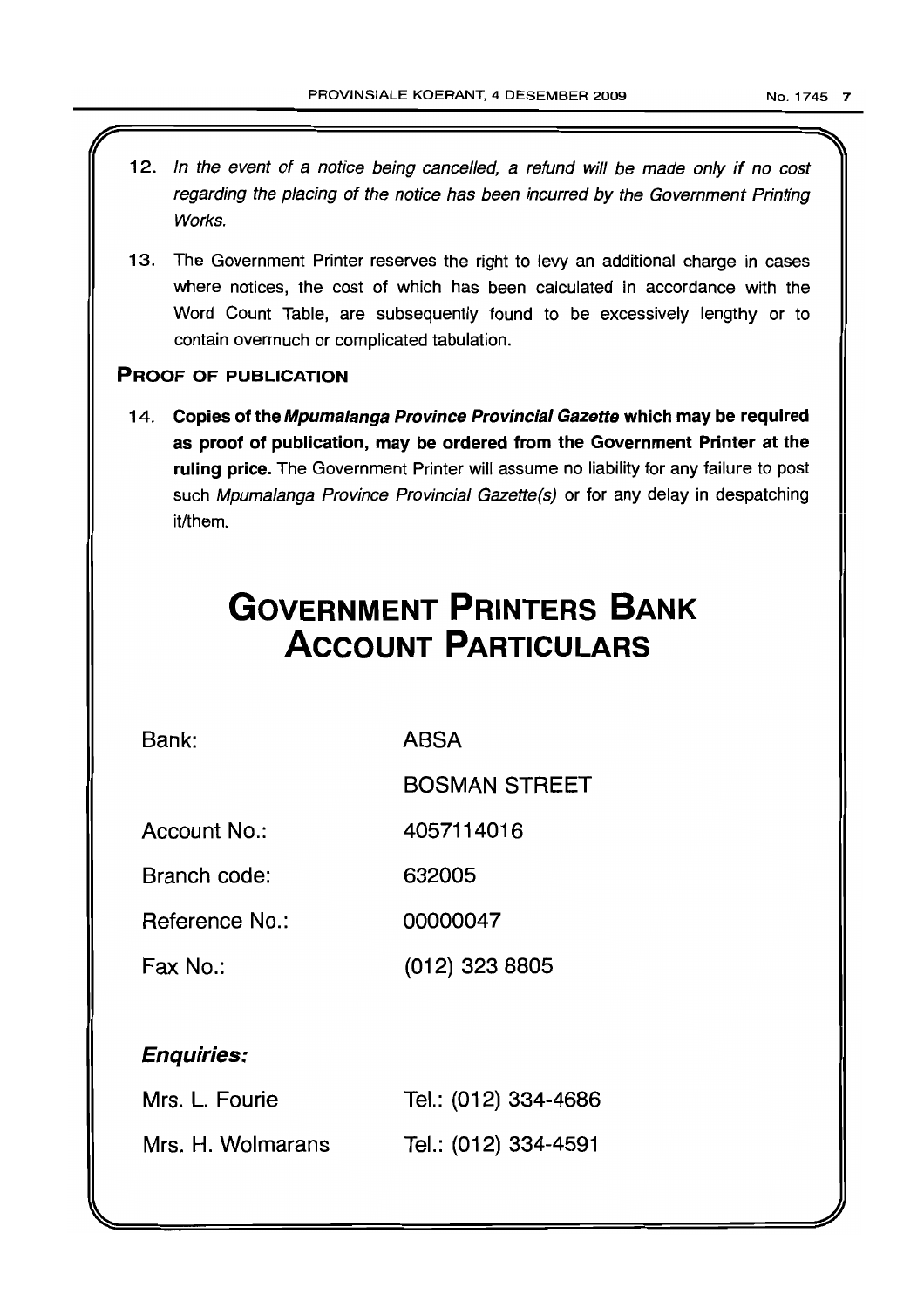## **GENERAL NOTICES • ALGEMENE KENNISGEWINGS**

#### **NOTICE 374 OF 2009**

#### **NELSPRUIT AMENDMENT SCHEME** 1659

NOTICE OF APPLICATION FOR THE AMENDMENT OF TOWN-PLANNING SCHEME IN TERMS OF SECTION 56 (1) (b) (i) OF THE TOWN-PLANNING AND TOWNSHIPS ORDINANCE, 1986 (ORDINANCE 15 OF 1986)

We, Nuplan Development Planners, being the authorised agent of the registered owner of Portion 2 of Erf 3362, Nelspruit Extension 32, hereby gives notice in terms of section 56 (1) (b) (i) of the Town-planning and Townships Ordinance, 1986 (Ordinance 15 of 1986), that we have applied to the Mbombela Local Municipality for the amendment of the town-planning scheme known as Nelspruit Town-planning Scheme, 1989, by the rezoning of the property described above, situated in Du Preez Street, from "Residential 3" with a FAR of 0.33 to "Residential 3" with an increased FAR and coverage.

Particulars of the application will lie for inspection during normal office hours at the office of the Municipal Manager, Department Urban and Rural Management, Mbombela Local Municipality, Nel Street, Nelspruit, for a period of 28 days from 27 November 2009.

Objections to or representations in respect of the application must be lodged with or made in writing to the Municipal Manager at the above address or at Mbombela Local Municipality, P.O. Box 45, Nelspruit, 1200, within a period of 28 days from 27 November 2009 (no later than 18 December 2009).

Address of agent: Nuplan Development Planners, P.O. Box 2555, Nelspruit, 1200. Tel: (013) 752-3422. Fax: (013) 752-5795. E-mail: nuplan@mweb.co.za

(Ref: GLAD-WS-002)

#### **KENNISGEWING 374 VAN 2009**

**- .**

#### **NELSPRUIT-WYSIGINGSKEMA** 1659

KENNISGEWING VAN AANSOEK OM WYSIGING VAN DORPSBEPLANNINGSKEMA INGEVOLGE ARTIKEL 56 (1) (b) (i) VAN DIE ORDONNANSIE OP DORPSBEPLANNING EN DORPE, 1986 (ORDONNANSIE 15 VAN 1986)

Ons, Nuplan Development Planners, synde die gemagtigde agent van die geregistreerde eienaar van Gedeelte 2 van Erf 3362, Nelspuit Uitbreiding 29, gee hiermee ingevolge artikel 56 (1) (b) (i) van die Ordonnansie op Dorpsbeplanning en Dorpe, 1986 (Ordonnansie 15 van 1986), kennis dat ons by die Mbombela Plaaslike Munisipaliteit aansoek gedoen het om die wysiging van die dorpsbeplanningskema, bekend as Nelspruit-dorpsbeplanningskema, 1989, deur die hersonering van die eiendomme hierbo beskryf, gelee te Du Preezstraat, vanaf "Residensieel 3" met 'n VRV van 0.33 na "Residensieel 3" met 'n verhoogde VRV en dekking.

Besonderhede van bogenoemde aansoek Ie ter insae gedurende gewone kantoorure by die kantoor van die Munisipale Bestuurder, Departement Stedelike en Landelike Bestuur, Mbombela Plaaslike Munisipaliteit, Burgersentrum, Nelstraat, Nelspuit, vir 'n tydperk van 28 dae vanaf 27 November 2009.

Besware teen of vertoë ten opsigte van die aansoek moet binne 'n tydperk van 28 dae vanaf 27 November 2009 (nie later as 18 Desember 2009) skriftelik by of tot die Munisipale Bestuurder by bovermelde adres of by Mbombela Plaaslike Munisipaliteit, Posbus 45, Nelspruit, 1200, ingedien of gerig word.

Adres van agent: Nuplan Development Planners, Posbus 2555, Nelspruit, 1200. Tel: (013) 752-3422. Faks (013) 752-5795. E-pos: nuplan@mweb.co.za

(Ref: GLAD-WS-002)

27-04

#### **NOTICE 375 OF 2009**

#### **WHITE RIVER AMENDMENT SCHEME** 321

NOTICE OF APPLICATION FOR THE AMENDMENT OF TOWN-PLANNING SCHEME IN TERMS OF SECTION 56 (1) (b) (i) OF THE TOWN-PLANNING AND TOWNSHIPS ORDINANCE, 1986 (ORDINANCE 15 OF 1986)

We, Nuplan Development Planners, being the authorised agent of the registered owner of Erf 2552, White River Extension 61 (Casterbridge), hereby gives notice in terms of section 56 (1) (b) (i) of the Town-planning and Townships Ordinance, 1986 (Ordinance 15 of 1986), that we have applied to the Mbombela Local Municipality for the amendment of the town-planning scheme known as White River Town-planning Scheme, 1985, by the rezoning of a portion of the property described above, comprising an undeveloped portion of Erf 2552, Casterbridge Farm, situated north east of White River Town, from "Undetermined" to "Residential 2" subject to an Annexure to provide for an increased density to use the said portion for the erection of single title dwelling units.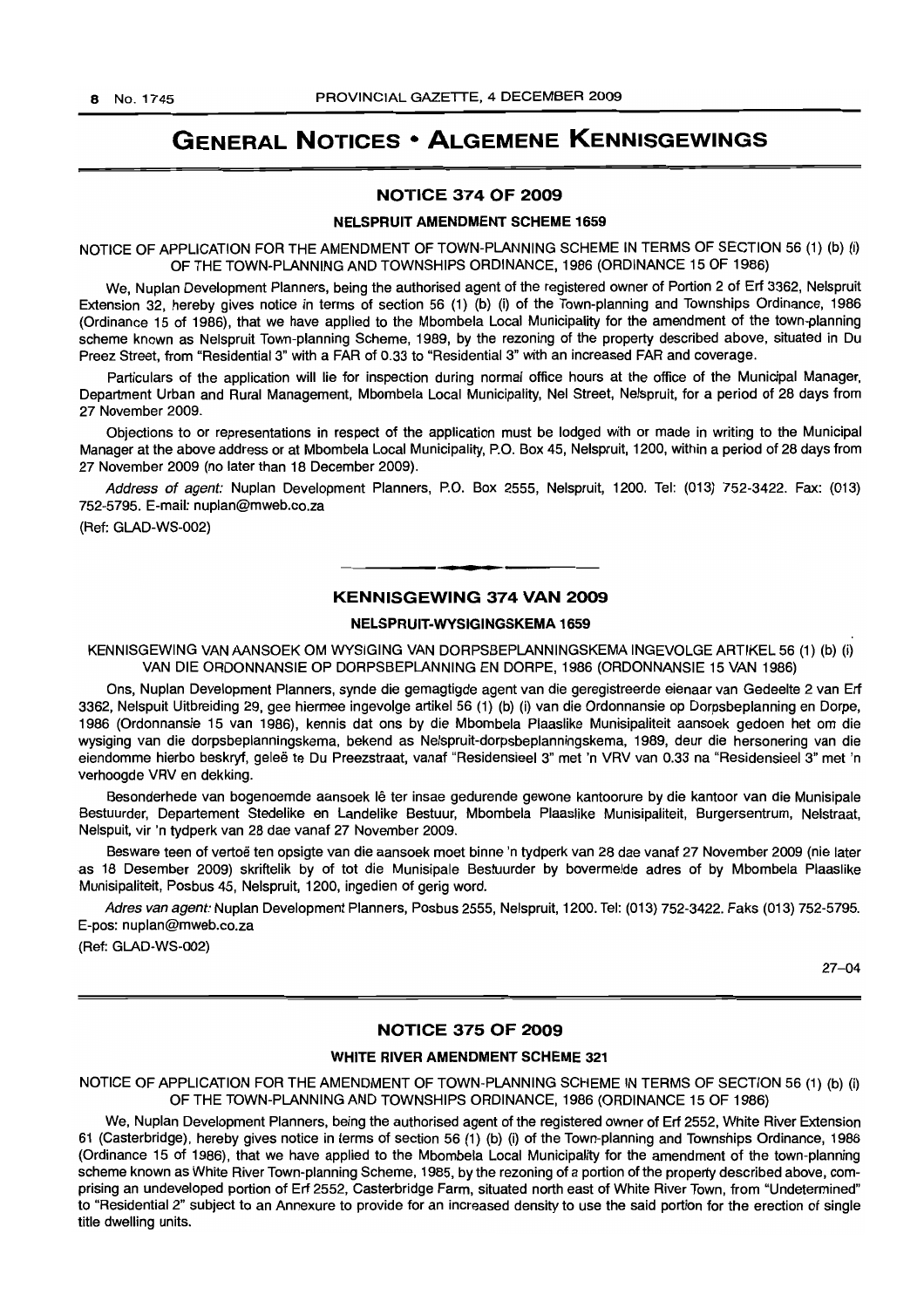Particulars of the application will lie for inspection during normal office hours at the office of the Municipal Manager, Mbombela Local Municipality, Department Urban and Rural Management, Second Floor, Civic Centre, Nel Street, Nelspruit, for a period of 28 days from 27 November 2009.

Objections to or representations in respect of the application must be lodged with or made in writing to the Municipal Manager at the above address or at Mbombela Local Municipality, P.O. Box 45, Nelspruit, 1200, within a period of 28 days from 27 November 2009 (no later than 25 December 2009).

Address of agent: Nuplan Development Planners, P.O. Box 2555, Nelspruit, 1200. Tel: (013) 752-3422. Fax: (013) 752-5795. E-mail: nuplan@mweb.co.za

(Ref: CAS-WS-003)

#### **-. KENNISGEWING <sup>375</sup> VAN <sup>2009</sup>**

#### **WHITE RIVER-WYSIGINGSKEMA 321**

KENNISGEWING VAN AANSOEK OM WYSIGING VAN DORPSBEPLANNINGSKEMA INGEVOLGE ARTIKEL 56 (1) (b) (I) VAN DIE ORDONNANSIE OP DORPSBEPLANNING EN DORPE, 1986 (ORDONNANSIE 15 VAN 1986)

Ons, Nuplan Development Planners, synde die gemagtigde agent van die geregistreerde eienaar van Erf 2552, White River Uitbreiding 61 (Casterbridge), gee hiermee ingevolge artikel 56 (1) (b) (i) van die Ordonnansie op Dorpsbeplanning en Dorpe, 1986 (Ordonnansie 15 van 1986), kennis dat ons by die Mbombela Plaaslike Munisipaliteit aansoek gedoen het om die wysiging van die dorpsbeplanningskema, bekend as White River-dorpsbeplanningskema, 1985, deur die hersonering van 'n deel van die eiendom hierbo beskryf, bekend as Casterbridge Farm, en geleë noordoos van Witrivier Dorp, vanaf "Onbepaald" na "Residensieel 2" onderworpe aan 'n Bylae om vir 'n hoer digtheid voorsiening te maak vir die oprigting van wooneenhede vir individuele eienaarskap.

Besonderhede van bogenoemde aansoek lê ter insae gedurende gewone kantoorure by die kantoor van die Munisipale Bestuurder, Mbombela Plaaslike Munisipaliteit, Department Stedelike en Landelike Bestuur, Tweede Vloer, Burgersentrum, Nelstraat, Nelspruit, vir 'n tydperk van 28 dae vanaf 27 November 2009.

Besware teen of vertoë ten opsigte van die aansoek moet binne 'n tydperk van 28 dae vanaf 27 November 2009 (nie later as 25 Desember 2009) skriftelik by of tot die Munisipale Bestuurder by bovermelde adres of, Mbombela Plaaslike Munisipaliteit, Posbus 45, Nelspruit, 1200, ingedien of gerig word.

Adres van agent: Nuplan Development Planners, Posbus 2555, Nelspruit, 1200. Tel: (013) 752-3422. Faks (013) 752-5795. E-pos: nuplan@mweb.co.za

Ref: CAS-WS-003)

27-04

#### **NOTICE 376 OF 2009**

NOTICE OF APPLICATION FOR AMENDMENT OF A TOWN-PLANNING SCHEME IN TERMS OF SECTION 56 (1) (a) OF THE TOWN-PLANNING AND TOWNSHIPS ORDINANCE No. 15 OF 1986

#### **STEVE TSHWETE AMENDMENT SCHEME 360**

We, Izwe-Libanzi Development Consultants, being the authorised agents of the registered owners of Erf 51, Doornkop, hereby give notice in terms of section 56 (1) (a) of the Town-planning and Townships Ordinance, 1986, that we have applied to the Steve Tshwete Local Municipality for the amendment of the town-planning scheme known as the Steve Tshwete Townplanning Scheme, 2004, by the rezoning of the property described above from "Residential 1" to "Business 3".

Particulars of the application will lie for inspection during normal office hours at the office of the Municipal Manager, Steve Tshwete Municipal Offices, corner Kerk and Wanderers Streets, Middelburg, for a period of 28 days from 20 November 2009.

Objections to or representations in respect of the application must be lodged with or made in writing to the Municipal Manager at the above address, or at PO Box 14, Middelburg, 1050, within a period of 28 days from 20 November 2009.

Address of applicant: PO Box 114, Ekangala, 1021.

## **• I KENNISGEWING 376 VAN 2009**

KENNISGEWING VAN AANSOEK OM WYSIGING VAN DIE DORPSBEPLANNINGSKEMA INGEVOLGE ARTIKEL 56 (1) (a) VAN DIE ORDONNANSIE OP DORPSBEPLANNING EN DORPE No. 15 VAN 1986

#### **STEVE TSHWETE WYSIGINGSKEMA 360**

Ons, Izwe-Libanzi Development Consultants, synde die gemagtigde agent van die eienaars van Erf 51, Doornkop, gee hiermee, ingevolge artikel 56 (1) (a) van die Ordonnansie op Dorpsbeplanning en Dorpe, 1986, kennis dat ek by die Steve Tshwete Plaaslike Munisipaliteit, aansoek gedoen het om die wysiging van die dorpsbeplanningskema bekend as die Steve Tshwete-dorpsbeplanningskema, 2004, deur die hersonering van die eiendom hiebo beskryf, vanaf "Residensieel 1" na "Besigheid 3".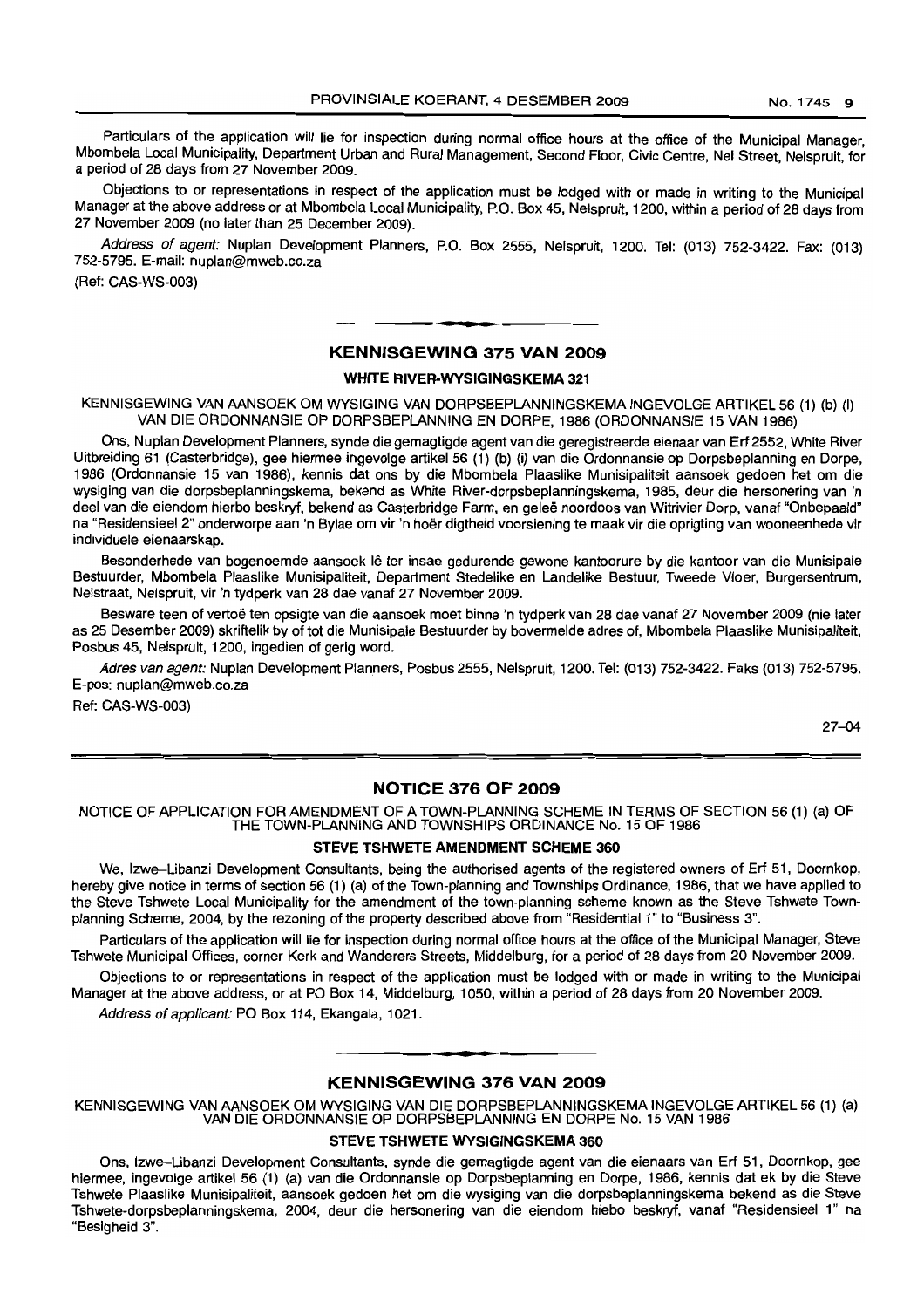Besonderhede van die aansoek lê ter insae gedurende gewone kantoorure by die Munisipale Bestuurder, Steve Tshwete Munisipaliteit Kantore, Middelburg, hoek van Kerk- en Wanderestraat, vir 'n tydperk van 28 dae vanaf 20 November 2009.

Besware teen of vertoë ten opsigte van die aansoek moet binne 'n tydperk van 28 dae vanaf 20 November 2009,skriftelik tot die Munisipale Bestuurder by bovermelde adres of by Posbus 14, Middelburg, 1050, ingedien of gerig word.

Adres van applikant: Posbus 114, Ekangala, 1021.

20-27

#### **NOTICE 377 OF 2009**

#### **MALELANE AMENDMENT SCHEME 206**

NOTICE OF APPLICATION FOR AMENDMENT OF TOWN-PLANNING SCHEME IN TERMS OF SECTION 56 (1) (b) (i) OF THE TOWN-PLANNING AND TOWNSHIPS ORDINANCE, 1986 (ORDINANCE No. 15 OF 1986)

I, Frans Arnold Meyer, being the authorised agent of Stand 132, Malelane, hereby gives notice in terms of section 56 (1) (b) (i) of the Town-planning and Townships Ordinance, 1986, that I have applied to the Nkomazi Municipality for the amendment of the town-planning scheme known as the Malelane Town-planning Scheme, 1997, by rezoning of the property, Stand 132, described above, situated on Air Street, Malelane from "Residential 1" to "Business 1".

Particulars of the application will lie for inspection during normal office hours at the office of the Municipal Manager: Nkomazi Municipality, Rotunda Circle, Malelane, for a period of 28 days from 27 November 2009.

Objections to or representations in respect of the application must be lodged with or made in writing to the Municipal Manager: Nkomazi Municipality, Malelane, or at Private Bag X101, Malelane, 1320. (Reff: Ms S Shabangu, within a period of 28 days from 27 November 2009).

Address of agent: PO Box 130, Malelane, 1320. Tel: (013) 790-0265. Fax: (013) 790-0427, E-mail: vrm.att@mweb.co.za Ref: M 381.

#### **KENNISGEWING 377 VAN 2009**

**.-**

#### **MALELANE WYSIGINGSKEMA 206**

KENNISGEWING VAN AANSOEK OM WYSIGING VAN DIE DORPSBEPLANNINGSKEMA INGEVOLGE ARTIKEL 56 (1) (b) (i) VAN DIE ORDONNANSIE OP DORPSBEPLANNING EN DORPE, 1986 (ORDONNANSIE 15 VAN 1986)

Ek, Frans Arnold Meyer, synde die gevolmagtigde agent van Erf 132, Malelane, gee hiermee, ingevolge artikel 56 (1) (b) (I) van die Ordonnansie op Dorpsbeplanning en Dorpe, 1986, kennis dat ek by die Nkomazi Munisipaliteit, aansoek gedoen het om die wysiging van die dorpsbeplanningskema bekend as die Malelane-dorpsbeplanningskema, 1997, deur die hersonering van die eiendom, Erf 132, hierbo beskryf, gelee te Airstraat, Malelane, van "Residensieel 1" na "Besigheid 1",

Besonderhede van die aansoek lê ter insae gedurende gewone kantoorure by die kantoor van die Munisipale Bestuurder: Nkomazi Munisipaliteit, Rotunda Sirkel, Malelane, vir 'n tydperk van 28 dae vanaf 27 November 2009.

Besware teen of vertoe teen opsigte van die aansoek moet binne 'n tydperk van 28 dae vanaf 27 November 2009, skriftelik by bovermelde adres of by Privaatsak X101, Malelane, 1320 (Verw: Mev. Shabangu), ingedien of gerig word.

Adres van agent: FA Meyer Ing., Posbus 130, Malelane, 1320. Tel: (013) 790-0265. Faks: (013) 790-0427. E-pos: vrm.att@mweb.co.za Verw: M 381.

27-04

#### **NOTICE 378 OF 2009**

SCHEDULE 8

[Regulation 11 (2)]

NOTICE OF APPLICATION FOR THE AMENDMENT OF TOWN-PLANNING SCHEME IN TERMS OF SECTION 56 (1) (b) (i) OF THE TOWN-PLANNING AND TOWNSHIPS ORDINANCE, 1986 (ORDINANCE 15 OF 1986)

#### **BETHALAMENDMENT SCHEME 161**

We, Catalyst Town Planning Consultants and Development Facilitators, being the authorised Consultants, appointed by the owner of the Remaining Extent of Erf 1825, Bethal, hereby give notice in terms of section 56 (1) (b) (i) of the Town-planning and Townships Ordinance, 1986, that we have applied to the Govan Mbeki Municipality for the amendment of the townplanning scheme known as Bethal Town-planning Scheme, 1980, by the rezoning of the Remaining Extent of Erf 1825, Bethal, situated at Moses Kotane Street, from "Residential 1" to "Business 1".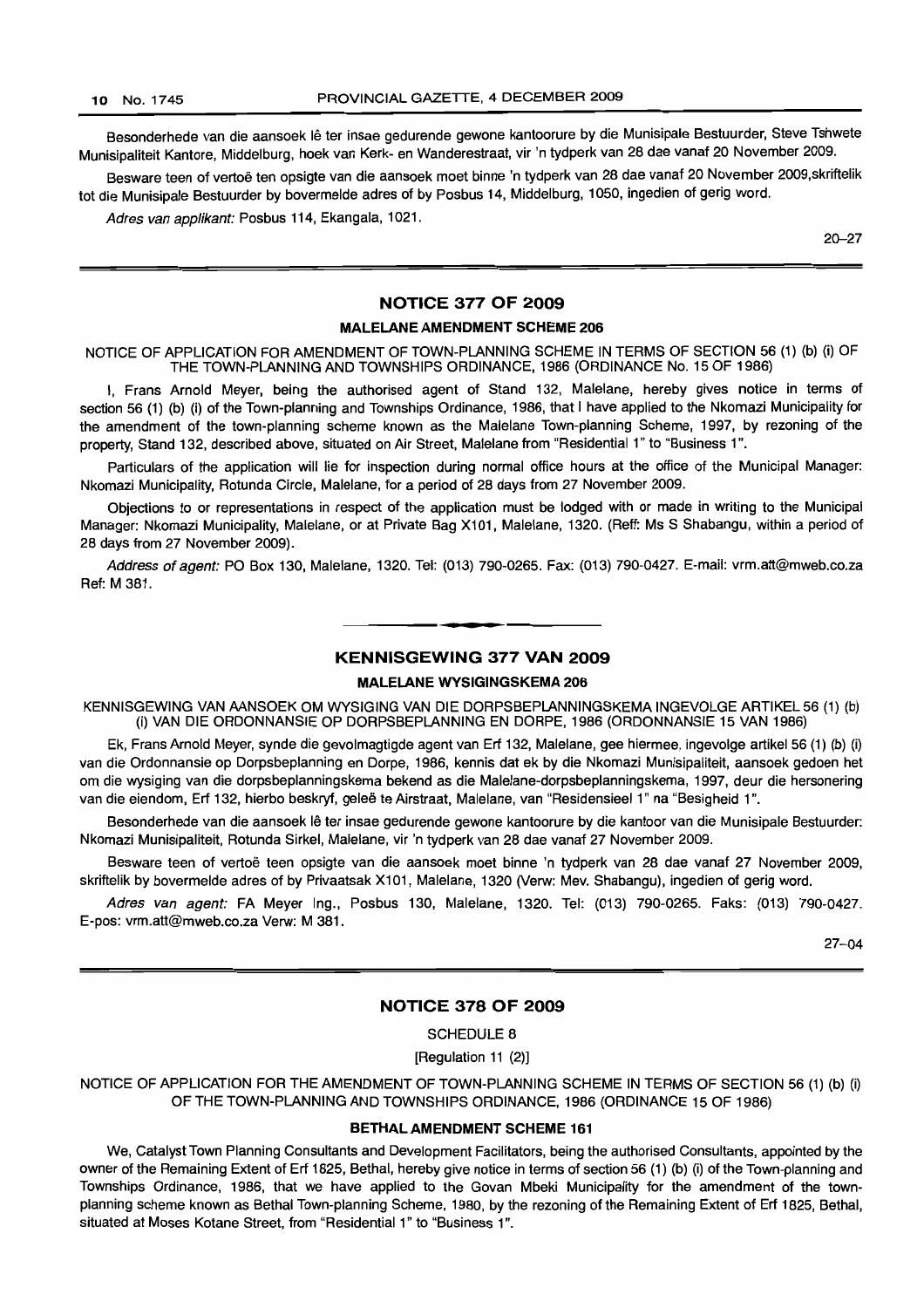Particulars of the application will lie for inspection during normal office hours at the office of the Municipal Manager, Govan Mbeki Municipality, Secunda, for the period of 28 days from 27 November 2009.

Objections to or representations in respect of the application must be lodged with or made in writing to the Municipal Manager, Goven Mbeki Municipality, Private Bag X1017, Secunda, 2302, within a period of 28 days from 27 November 2009.

<sup>I</sup> **••**

#### **KENNISGEWING 378 VAN 2009**

KENNISGEWING VAN AANSOEK OM WYSIGING VAN DORPSBEPLANNINGSKEMA INGEVOLGE ARTIKEL 56 (1) (b) (i) VAN DIE ORDONNANSIE OP DORPSBEPLANNING EN DORPE, 1986 (ORDONNANSIE 15 VAN 1986)

#### **BETHAL-WYSIGINGSKEMA 161**

Ons, Catalyst Town Planning Consultants and Development Facilitators, synde die gemagtigde agent van die eienaars van die Restant van Erf 1825, Bethal, gee hiermee ingevolge artikel 56 (1) (b) (i) *van* die Ordonnansie op Dorpsbeplanning en Dorpe, 1986, kennis dat ek by die Govan Mbeki Munisipaliteit aansoek gedoen het om die wysiging van die dorpsbeplanningskema, bekend as Bethal-dorpsbeplanningskema, 1980, deur die hersonering van die Restant *van* Erf 1825, Bethal, gelee te Moses Kotanestraat, vanaf "Residensieel 1" na "Besigheid 1".

Besonderhede van die aansoek lê ter insae gedurende gewone kantoorure by die kantoor van die Munisipale Bestuuder, Govan Mbeki Munisipaliteit, Burgersentrum, Secunda, 28 dae vanaf 27 November 2009.

Besware teen of vertoë ten opsigte van die aansoek moet binne 'n tydperk van 28 dae vanaf 27 November 2009, skriftelik by of tot die Munisipale Bestuurder, Govan Mbeki Munisipaliteit, Burgersentrum; Privaatsak X1017, Secunda, 2302, ingedien of gerig word.

27-04

#### **NOTICE 379 OF 2009**

NOTICE OF APPLICATION FOR THE AMENDMENT OF THE EMALAHLENI TOWN-PLANNING SCHEME, 1991, IN TERMS OF SECTION 56 (1) (b) (i) OF THE TOWN-PLANNING AND TOWNSHIPS ORDINANCE, 1986

#### **EMALAHLENI AMENDMENT SCHEME 1177**

I, Jacobus Johannes Jacobs, of the firm JJJ Konsult, being the authorized agent of the owner of Stand 1714, Ben Fleur Extension 4, Emalahleni, hereby give notice in terms of section 56 (1) (b) (i) of the Town-planning and Townships Ordinance, 1986, that I have applied to the Emalahleni Local Municipality for the amendment of the town-planning scheme known as the the Emalahleni Town-planning Scheme, 1991, by the rezoning of the stand described above, situated on the corner of Andromeda-and Peridot Street, Ben Fleur X4, Emalahleni from "Residential 1" to "Residential 1 with a revised density of one dwelling per 500 m<sup>2".</sup>

Particulars of the application will lie for inspection during normal office hours at the office of the Chief Town Planner, Third Floor, Civic Centre, Mandela Avenue, Emalahleni.

Objections to or representations in respect of the application must be lodged within 28 days from 27 November 2009 with or made in writing to the Municipal Manager at the above address or at P.O. Box 3, Witbank, 1035.

Address of the applicant: JJJ Konsult, P.O. Box 8462, Die Heuwel, 1042. Tel: (013) 650-2396. Fax: 086 528 4974. Cell No. 082 338 6754. E-mail: jjj@lantic.net

27-04

#### **NOTICE 380 OF 2009**

SCHEDULE 11

(Regulation 21)

#### NOTICE OF APPLICATION FOR ESTABLISHMENT OF TOWNSHIP

Mbombela Local Municipality, hereby gives notice in terms of section 69 (6) (a), 96 and 97 of the Town-planning and Townships Ordinance, 1986 (Ordinance 15 of 1986), that an application to establish a township referred to in the Annexure hereto, has been received by it.

Particulars of this application will lie for inspection during normal office hours at the office of the Mbombela Local Municipality, Room 205, Second Floor, Nel Street, Nelspruit, 1200, for a period of 28 days from 27 November 2009.

Objections to or representation in respect of the application must be lodged with or made in writing, in duplicate, to the above-mentioned address or forwarded to the Director of Technical Services, P.O. Box 45, Nelspruit, 1200, Fax No. (013) 759-2194, within a period of 28 days from 27 November 2009 (no later than 25 December 2009).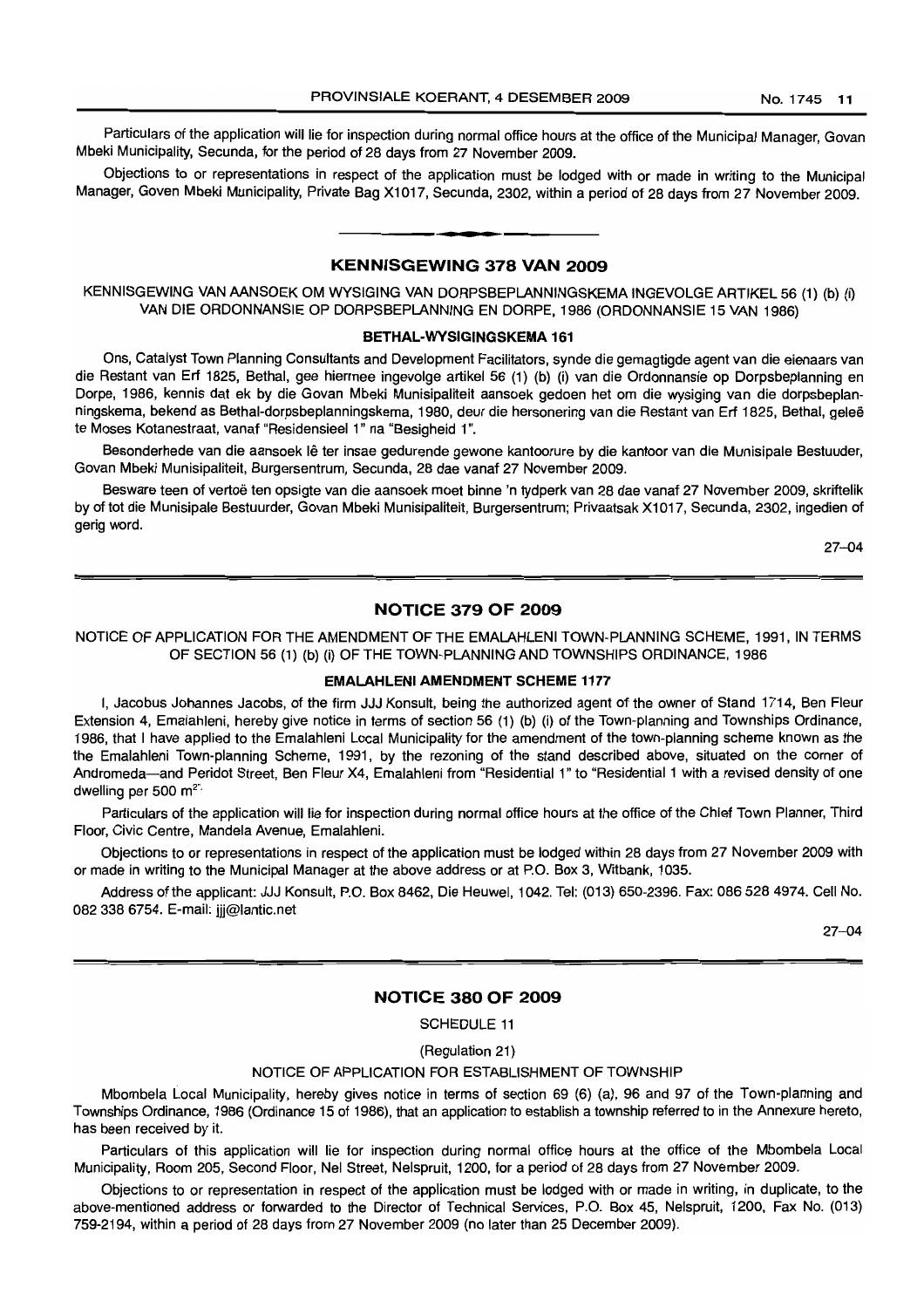#### **ANNEXURE**

Name of township: **A1kmaar Proper.**

Full name of applicant: Umsebe Development Planners.

Proposed erven and zonings:

Erf 1 "Special" for the purposes of residential, retail, commercial, industrial and offices related and subservient to the main use.

Erf 2 "Special" for the purposes of residential, commercial, industrial, and offices related and subservient to the main use. Erf 3 "Special" for private access road.

A total of 3 erven are proposed.

Description of land on which township is to be established: Portion 54 (portion of Portion 1) of the farm Alkmaar 286 JT.

Locality of the proposed township: The property is situated within the area of jurisdiction of the Mbombela Local Municipality approximately 17 km to the west of Nelspruit on the N4.

Address of agent: Umsebe Development Planners, P.O. Box 12367, Nelspruit, 1200. Tel: (013) 752-4710. [Ref. No. P1724 (ERASDA).]

#### **KENNISGEWING 380 VAN 2009**

**• E**

BYLAE 11

(Regulasie 21)

#### KENNISGEWING VAN AANSOEK OM STIGTING VAN DORP

Mbombela Plaaslike Munisipaliteit, gee hiermee ingevolge artikel 69 (6) (a), 96 en 97 van die Dorpsbeplanning en Dorpe Ordonnansie, 1986 (Ordonnansie 15 van 1986), kennis dat 'n aansoek om die dorp in die Bylae hierby genoem, te stig, deur hom ontvang is.

Besonderhede van bogenoemde aansoek lê ter insae gedurende gewone kantoorure by die Mbombela Plaaslike Munisipaliteit, Kamer 205, Tweede Vloer, Nelstraat, Nelspruit, vir 'n tydperk van 28 dae vanaf 27 November 2009.

Besware teen of vertoë ten opsigte van die aansoek, moet binne 'n tydperk van 28 dae vanaf 27 November 2009 (nie later as 25 Desember 2009) skriftelik, en in tweevoud, by bovermelde adres of by die Direkteur: Tegniese Dienste, Posbus 45, Nelspruit, 1200, Faks No. (013) 759-2194, ingedien of gerig word.

#### **BYLAE**

#### Naam van dorp: **A1kmaar Proper.**

Volle naam van applikant: Umsebe Ontwikkelingsbeplanners.

Voorgestelde dorp en sonerings:

Erf 1 "Spesiaal" vir doeleindes van residensieel, kleinhandel, kommersieel, industrieel en kantore verwant en ondergeskik aan hoofgebruik.

Erf 2 "Spesiaal" vir doeleindes van residensieel, kommersieel, industrieel en kantore verwant en ondergeskik aan hoofgebruik.

Erf 3 "Spesiaal" vir privaat toegangspad.

Totaal van 3 erwe is voorgestel.

Beskrywing van grond waarop dorp gestig staan te word: Gedeelte 54 (gedeelte van Gedeelte 1) van die plaas Alkmaar 286 JT.

Ligging van voorgestelde dorp: Die eiendom is geleë binne die jurisdiksie gebied van die Mbombela Plaaslike Munisipaliteit. ongeveer 17 km wes van Nelspruit op die N4 roete.

Adres van agent: Umsebe Ontwikkelingsbeplanners, Posbus 12367, Nelspruit, 1200. Tel: (013) 752-4710. [Verw: P1724 (Erasda).]

27-04

#### **NOTICE 381 OF 2009**

SCHEDULE 14

(Regulation 24)

#### NOTICE OF APPLICATION FOR EXTENSION OF BOUNDARIES OF APPROVED TOWNSHIP

The Dipaleseng Local Municipality, hereby gives notice in terms of section 69 (6) (a) read in conjunction with section(s) 88 (2) and 106 of the Town-planning and Townships Ordinance, 1986 (Ordinance 15 of 1986), that application has been made by Dipaleseng Local Municipality, to extend the boundaries of the township known as Balfour to include Portion 15 of the farm Balfour 5571R.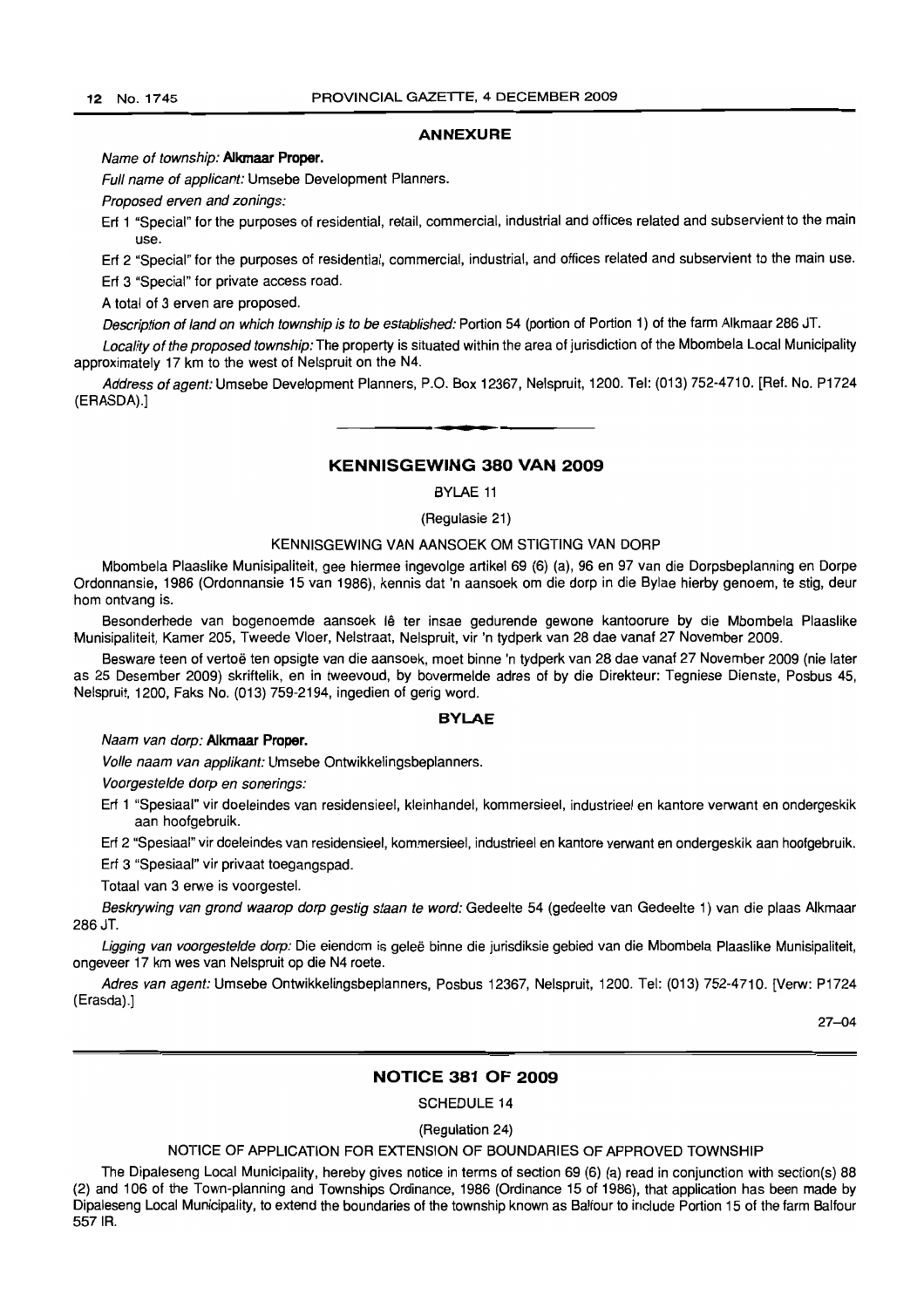The portion concerned is situated between Charles, Ivy and Montague Streets, and is used for Business purposes.

The application together with the plans, documents and information concerned, will lie for inspection during normal office hours at the office of the Dipaleseng Local Municipality, Stuart Street, Balfour, for a period of 28 days from 27 November 2009.

Objections to or representations in respect of the application must be lodged with or made in writing in duplicate to the Executive Director: Planning at the above address or at Private Bag X1005, Balfour, 2410, within a period of 28 days from 27 November 2009.

27-04

#### **NOTICE 382 OF 2009**

## APPLICATION FOR REMOVAL OF RESTRICTIVE CONDITION [SECTION 3 (1) OF THE REMOVAL OF RESTRICTIONS ACT, 1967]

Notice is hereby given in terms of the provisions of section 3 (1) of the Removal of Restrictions Act, 1967 (Act 84 of 1967), that application is made by Kevin Neil Kritzinger TRP(SA) of Plan-2-Survey Africa Incorporated on behalf of Theuns Sevenster, the registered owner of the Erf 124, Badplaas Township, to remove Conditions B (a) to (i), C (a) to (e) and D, (and renumbering of condition E to B) from Deed of Transfer T4646/2008, and simultaneously to rezone the property in question, from "Residential" to "Special" in terms of the Peri Urban Areas Townplanning Scheme, 1975, so to accommodate eight (8) dwelling units (thus 60 dwelling units per hectare).

The application, and related documentation lies open for inspection during normal office hours at the Department of Agriculture, Rural Settlement and Land Administration (Attention Mrs M Stoop), 50 Murray Street, Nelspruit; the office of the Municipal Manager of the Albert Luthuli Local Municipality, Municipal Offices, Carolina, and the authorized agent.

Objections against, and representations in respect of the application must be submitted in writing to the Head of the Department, Department of Agriculture, Rural Development and Land Administration, Private Bag X11219, Nelspruit, 1200 (attention Mrs M Stoop), Tel. (013) 766-6067/8, Fax (013) 766-8295, and the authorized agent mentioned hereunder, within 30 days from the date of the first publication of this notice, namely 27 November 2009, but before 16h30 on 28 December 2009.

Authorized agent: Plan-2-Survey Africa Incorporated, PO Box 3203, Nelspruit, 1200; Unit 47 Sonpark Boulevard, 4 Annecke Street, Sonheuwel, Nelspruit; Tel. (013) 741-1060; Fax: (013) 741-3752. E-mail: plan2survey@telkomsa.net, K2273 kennisgewing-notice/nov'09. **-.**

#### **KENNISGEWING 382 VAN 2009**

AANSOEK OM OPHEFFING VAN BEPERKENDE VOORWAARDES [ARTIKEL 3 (1) VAN DIE WET OP OPHEFFING VAN BEPERKINGS, 1967]

Kennis geskied hiermee ingevolge die bepalings van artikel 3 (1) van die Opheffing van Beperkings, 1967 *(Wet 84 van* 1967), dat aansoek gedoen is deur Kevin Neil Kritzinger SS(SA) van Plan-2-Survey Africa Ingelyf namens Theuns Sevenster, die geregistreerde eienaar van Erf 124, dorp Badplaas, vir die opheffing van Voorwaardes B (a) tot (i), C (a) tot (e) en 0, (en hernommering van voorwaarde E tot B), van Akte van Transport T4646/2008, en gelyktydig om te hersoneer die eiendom ter sprake vanaf "Residensieel" tot "Spesiaal" ingevolge die Buitestedelike Gebiede Dorpsbeplanningskema, 1975, om agt (8) wooneenhede (dus 60 wooneenhede per hektaar) te akkommodeer.

Die aansoek en die betrokke dokumentasie lê ter insae gedurende gewone kantoorure by die Departement van Landbou, Landelike Vestiging en Grond Administrasie (Aandag Mev. M Stoop), Murraystraat 50, Nelspruit, die kantoor van die Munisipale Bestuurder, Albert Luthuli Plaaslike Munisipaliteit, Munisipale Kantore, Carolina en die gemagtigde agent.

Besware teen of vertoe met betrekking tot die aansoek moet skriftelik binne 30 dae vanaf datum van eerste publikasie hiervan, naamfik 27 November 2009 maar voor 16h30 op 28 Desember 2009 by die Hoof van die Departement van Landbou, Landelike Vestiging en Grond Administrasie, Privaatsak X11219, Nelspruit, 1200 (Aandag Mev. M Stoop), Tel. (013) 766-6067/8, Faks: (013) 766-8295, en die gevolmagtigde van die applikant hieronder genoem ingedien word.

Gevolmagtigde agent: Plan-2-Survey Africa Ingelyf, Posbus 3203, Nelspruit, 1200; Eenheid 47, Sonpark Boulevard, Anneckestraat 4, Sonheuwel, Nelspruit. Tel. (013) 741-1060. Faks: (013) 741-3752. E-pos: plan2survey@telkomsa.net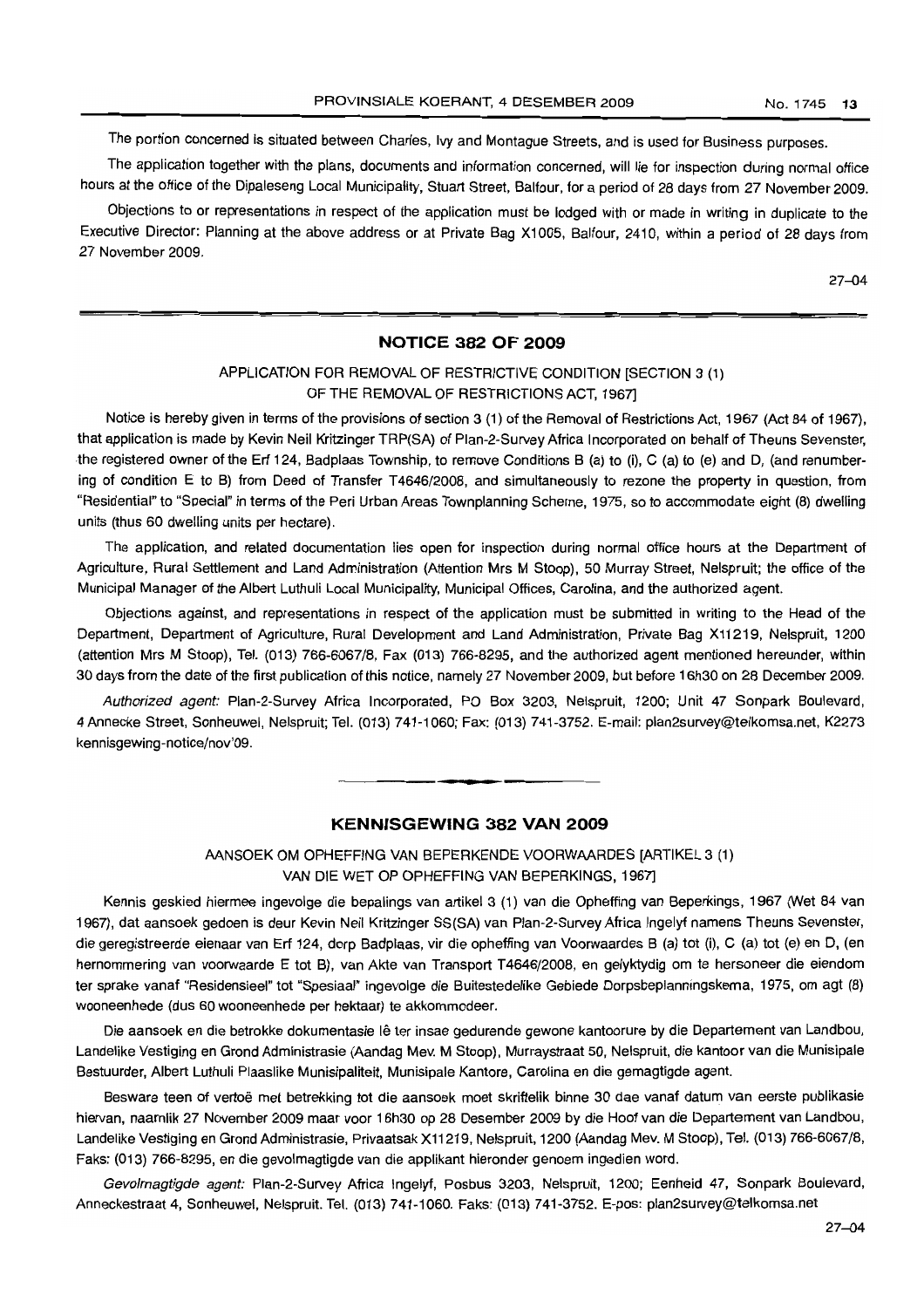#### **NOTICE 383 OF 2009**

#### **PIET RETIEF AMENDMENT SCHEME 202**

NOTICE OF APPLICATION FOR THE AMENDMENT OF THE PIET RETIEF TOWN-PLANNING SCHEME, 1980, IN TERMS OF SECTION 56 (1) (b) (i) OF THE TOWN-PLANNING AND TOWNSHIPS ORDINANCE, 1986 (ORDINANCE No. 15 OF 1986)

I, Pinkie Kühne, being the authorised agent of the registered owner of the property mentioned below, hereby give notice in terms of the above ordinance, that I have applied to the Mkhondo Municipality, Piet Retief, for the amendment of the townplanning scheme known as Piet Retief Town-planning Scheme, 1980, by the rezoning of Remainder of Erf 419, situated at No. 3, Mark Street, Piet Retief, from "Residential 1" to "Residential 3" with annexure.

Particulars regarding the application will lie for inspection during normal office hours at the office of the Municipal Manager, Civic Centre, Mark Street, Piet Retief, for a period of 28 (twenty-eight) days from 4 December 2009.

Objections to this application must within a period of 28 (twenty-eight) days from 4 December 2009, written and in duplicate, be submitted to the Municipal Manager at the above address, or be posted to P.O. Box 23, Piet Retief, 2380.

Agent: Pinkie Kühne, 76 Paterson Street, P.O. Box 22072, Newcastle, 2940. Tel/Fax: (034) 312-3116. Cell: 082 952 2946.

#### **KENNISGEWING 383 VAN 2009**

**•**

#### **PIET RETIEF-WYSIGINGSKEMA** 202

KENNISGEWING VAN AANSOEK OM DIE WYSIGING VAN DIE PIET RETIEF DORPSBEPLANNINGSKEMA, 1980, INGEVOLGE ARTIKEL 56 (1) (b) (i) VAN DIE ORDONNANSIE OP DORPSBEPLANNING EN DORPE, 1986 (ORDONNANSIE No. 15 VAN1986)

Ek, Pinkie Kuhne, synde die gemagtigde agent van die geregistreerde eienaar van die ondergenoemde eiendom, gee hiermee ingevolge bogenoemde artikel, kennis dat ek by die Mkhondo Munisipaliteit, Piet Retief, aansoek gedoen het om die wysiging van die dorpsbeplanningskema, bekend as Piet Retief-dorpsbeplanningskema, 1980, deur die hersonering van die Restant van Erf 419, gelee te Markstraat No.3, Piet Retief, vanaf "Residensieel 1" na "Residensieel 3" met byvoegsel.

Besonderhede van die aansoek lê ter insae gedurende gewone kantoorure by die kantoor van die Munisipale Bestuurder, Burgersentrum, Markstraat, Piet Retief, vir 'n tydperk van 28 (agt-en-twintig) dae vanaf 4 Desember 2009.

Besware of vertoë teen die aansoek moet binne 'n tydperk van 28 (agt-en-twintig) dae vanaf 4 Desember 2009, geskrewe en in tweevoud, ingehandig word by die Munisipale Bestuurder, by bovermelde adres, of gepos word aan Posbus 23, Piet Retief, 2380.

Agent: Pinkie Kühne, Patersonstraat 76, Posbus 22072, Newcastle, 2940. Tel/Faks: (034) 312-3116. Sel: 082 952 2946.

04-11

#### **NOTICE 384 OF 2009**

NOTICE OF APPLICATION FOR AMENDMENT OF TOWN-PLANNING SCHEME IN TERMS OF SECTION 56 (1) (b) (i) OF THE TOWN-PLANNING AND TOWNSHIPS ORDINANCE, 1986

#### **MACHADODORP AMENDMENT SCHEME M0014**

We, Urban Dynamics (Mpumalanga) Inc., being the authorised agent of the owner of Erf 383, Machadodorp, hereby give notice in terms of section 56 (1) (b) (i) of the Town-planning and Townships Ordinance, 1986, that we have applied to the Emakhazeni Local Municipality for the amendment of the town-planning scheme known as Machadodorp Town-planning Scheme, 1985, by rezoning of the property described above, situated on the corner of 20 Janson Street, Machadodorp, from "Residential 1" to "Business 2", SUbject to certain conditions.

Particulars of the application will lie for inspection during normal office hours at the office of the Municipal Manager, 25 Scheepers Street, Belfast, for a period of 28 days from 4 December 2009.

Objections to or representations in respect of the application must be lodged with or made in writing to the Municipal Manager at the above address or at PO Box 17, Belfast, 1100, within a period of 28 days from 4 December 2009.

Address of owner: Hendrik Jacobus van der Westhuizen, c/o Attorney P R Barrable, PO Box 110, Dullstroom, 1110.

Address of applicant: Urban Dynamics (Mpumalanga) Inc., PO Box 3294, Middelburg, 1050.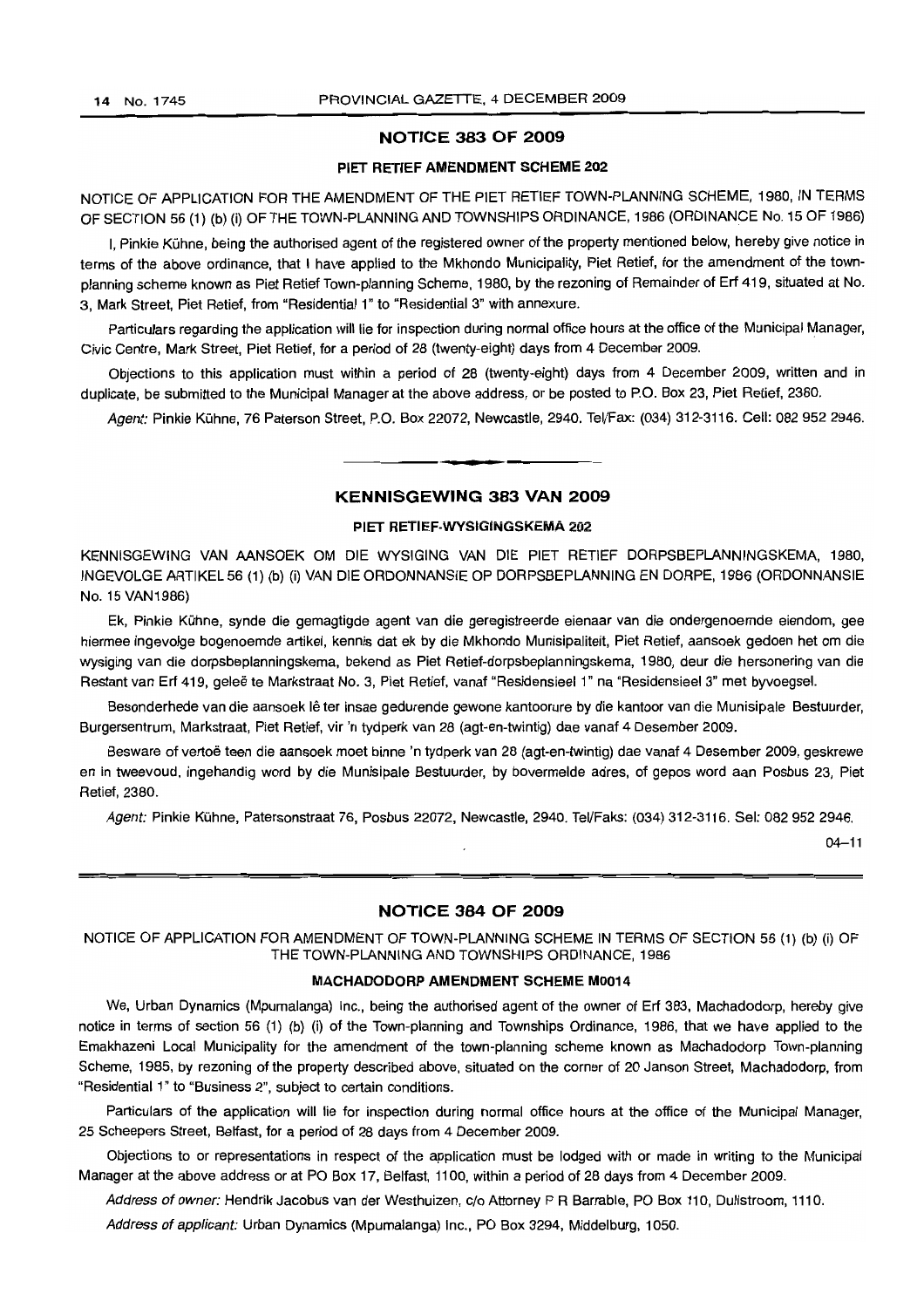#### KENNISGEWING 384 VAN 2009

KENNISGEWING VAN AANSOEK OM WYSIGING VAN DIE DORPSBEPLANNINGSKEMA INGEVOLGE ARTIKEL 56 (1) (b) (i) VAN DIE ORDONNANSIE OP DORPSBEPLANNING EN DORPE, 1986

#### MACHADODORP WYSIGINGSKEMA M0014

Ons, Urban Dynamics (Mpumalanga) Ing., synde die gemagtigde agent van die eienaar van Erf 383, Machadodorp, gee hiermee ingevolge artikel 56 (1) (b) (i) van die Ordonnansie op Dorpsbeplanning en Dorpe, 1986, kennis dat ons by die Emakhazeni Plaaslike Munisipaliteit, aansoek gedoen het om die wysiging van die dorpsbeplanningskema bekend as die Machadodorp-dorpsbeplanningskema, 1985, deur die hersonering van die eiendom hierbo beskryf, gelee te Jansonstraat 20, Machadodorp, van "Residensieel 1" na "Besigheid 2", onderworpe aan sekere voorwaardes.

Besonderhede van die aansoek lê ter insae gedurende gewone kantoorure by die kantoor van die Munisipale Bestuurder, Scheepersstraat 25, Belfast, vir 'n tydperk van 28 dae vanaf 4 Desember 2009.

Besware teen of vertoë teen opsigte van die aansoek moet binne 'n tydperk van 28 dae vanaf 4 Desember 2009, skriftelik by of tot die Munisipale Bestuurder by bovermelde adres of by Posbus 17, Belfast, 1100, ingedien of gerig word.

Adres van eienaar: Hendrik Jacobus van der Westhuizen, c/o Attorney P R Barrable, PO Box 110, Dullstroom, 1110.

Adres van applikant: Urban Dynamics (Mpumalanga) Ing., Posbus 3294, Middelburg, 1050.

 $4 - 11$ 

## LOCAL AUTHORITY NOTICES PLAASLIKE BESTUURSKENNISGEWINGS

#### LOCAL AUTHORITY NOTICE 255

#### LEKWA LOCAL MUNICIPALITY

PROPOSED CLOSURE OF A PORTION OF BUITEN STREET SITUATED IN STANDERTON TOWNSHIP

Notice is hereby given in terms of section 67 of the Local Government Ordinance, 1939 (Ordinance 17 of 1939), that it is the intention of the Lekwa Local Municipality to permanently close a portion of Buiten Street situated in the Standerton township.

A plan showing the proposed closure, as well as further particulars relative to the proposed closing, is open to inspection during normal office hours at the office of the Manager: Land & Planning, c/o Church & Mbonani Mayisela Streets, Standerton, and enquiries may be made at telephone (017) 712-9600.

Objections to the proposed closing and/or claims for compensation for loss or damage if such closing is carried out must be lodged in writing with the Administrator, Lekwa Local Municipality at the above office before or on 8 January 2010 or posted to him at PO Box 66, Standerton, 2430, provided that, should claims and/or objections be sent by mail, such claims and/or objections must reach the Lekwa Local Municipality before or on the aforementioned dated.

#### Administrator: Lekwa Local Municipality

#### PLAASLIKE BESTUURSKENNISGEWING 255

**•**

#### LEKWA PLAASLIKE MUNISIPALITEIT

#### VOORGENOME SLUITING VAN 'N GEDEELTE VAN BUITENSTRAAT GELEE IN STANDERTON-DORP

Hiermee word ingevolge artikel 67 van de Ordonnansie op Plaaslike Bestuur, 1939 (Ordonnansie 17 van 1939), kennis gegee dat die Lekwa Plaaslike Munisipaliteit van voornemens is 'n gedeelte van Buitenstraat geleë in Standerton dorp, permanent te sluit.

'n Plan waarop die voorgenome sluiting aangetoon word, asook verdere besonderhede betreffende die voorgenome sluiting, Ie gedurende gewone kantoorure by die kantoor van die Bestuurder: Grond & Beplanning, Munisipale Kantoor, hoek van Kerk- en Mbonani Mayselastraat, Standerton, ter insae en navraag kan by telefoon (017) 712-9600 gedoen word.

Besware teen die voorgenome sluiting en/of eise om vergoeding weens verlies of skade, indien die sluiting uitgevoer word, moet skriftelik voor of op 8 Januarie 2010 by die Admnistrateur, Lekwa Plaaslike Munisipaliteit, by bovermelde kantoor ingedien word of aan hom by Posbus 66, Standerton, 2430, gepos word, met dien verstande dat indien eise en/of besware gepos word sodanige eise en/of besware die Lekwa Plaaslike Munisipaliteit voor of op voormelde datum moet bereik.

#### Administrateur: Lekwa Plaaslike Munisipaliteit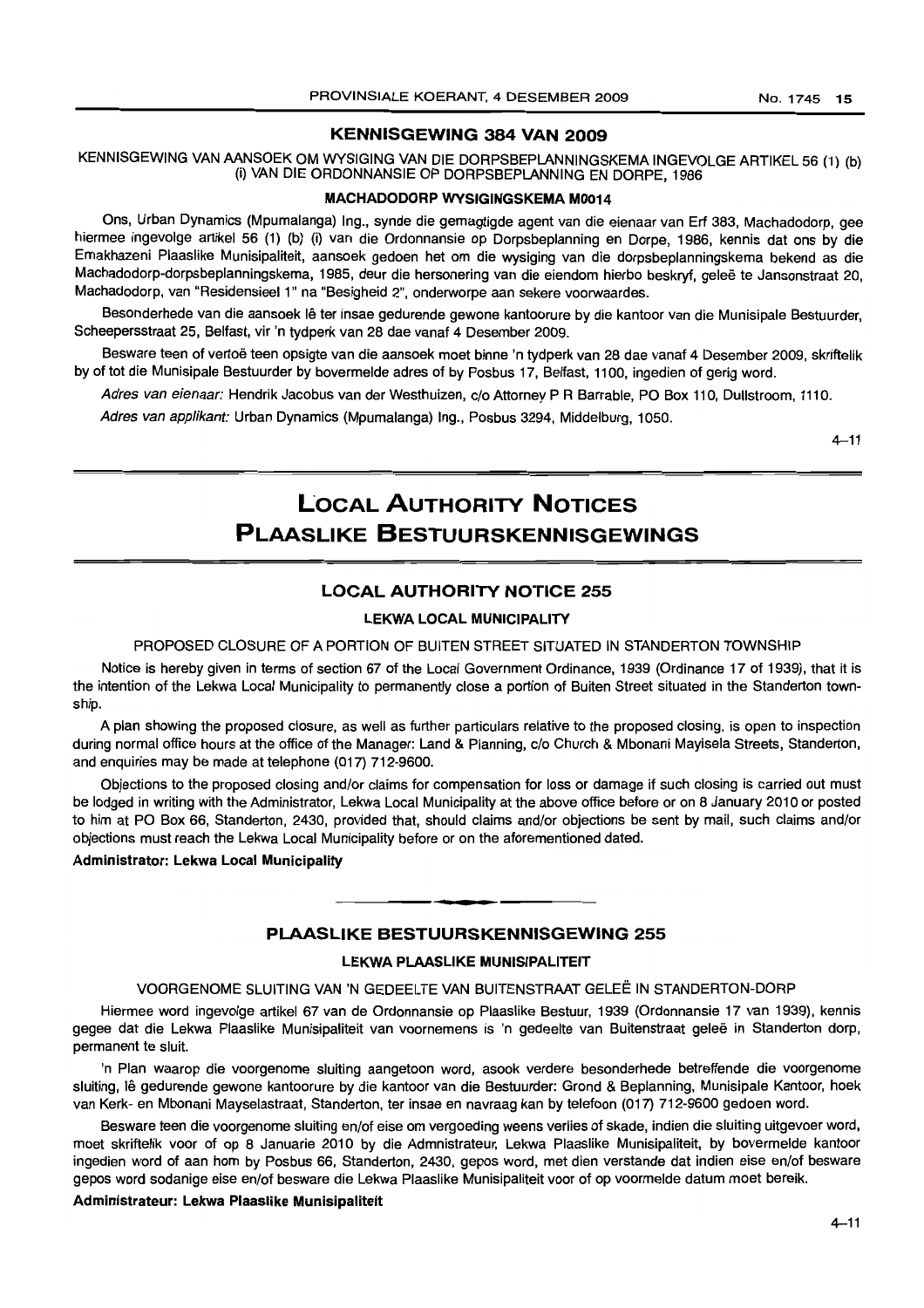#### **DIPALESENG LOCAL MUNICIPALITY (BALFOUR)**

#### NOTICE OF APPLICATION FOR ESTABLISHMENT OF A TOWNSHIP

SCHEDULE 11

Regulation 21

The Dipaleseng Municipality, hereby give notice in terms of section 96 (3) read with section 69 (6) (a) of the Town-planning and Townships Ordinance, 1986 (Ordinance 15 of 1986) that an application to establish the township referred to in the Annexure hereto, has been received by it.

Particulars of the application will lie for inspection during normal office hours at the office of the Municipal Manager, Civic Centre, Balfour, for a period of 28 days form 4 December 2009.

Objections or representations in repsect of the application must be lodged with or made in writing to the Chief Executive Officer at the above address or at Private Bag X1005, Balfour, 2410, within a period of 28 days from 4 December 2009.

#### **ANNEXURE**

Name of the townwhip: **Balfour Extension** 3.

Full name of applicant: Van Dyk Boerdery Trust.

Number of erven in township:

| 1848                |    |
|---------------------|----|
| 174                 |    |
| 13                  |    |
| "Public Open Space" | 17 |
| з                   |    |
| 3                   |    |
| 1                   |    |
| 2                   |    |
| 2                   |    |
|                     |    |

Description of land on which township is to be established: Remainder of Portion 1, Vlakfontein 558-IR. Situation of proposed township: West of West Street, Balfour.

Agent: Mr. A Nienaber, Posbus 1350, Heidelberg, 1438.

Reference: Balfour Ext. 3.

## **• PLAASLIKE BESTUURSKENNISGEWING 256**

#### **DIPALESENG PLAASLIKE MUNISIPALITEIT (BALFOUR)**

KENNISGEWING VAN AANSOEK OM STIGTING VAN DORP

BYLAE 11

#### Regulasie 21

Die Dipaleseng Plaaslike Munisipaliteit, gee hiermee ingevolge artikel 96 (3) gelees met artikel 69 (6) (a) van die Ordonnansie op Dorpsbeplanning en Dorpe, 1986 (Ordonnansie 15 van 1986), kennis dat 'n aansoek om dorp te stig soos uiteengesit in die aangehegte bylaag deur hom ontvang is.

Besonderhede van die aansoek lê ter insae gedurende gewone kantoorure by die kantoor van die Munisipale Bestuurder, Burgersentrum, Balfour, vir 'n tydperk van 28 dae vanaf 4 Desember 2009.

Besware teen of vertoë ten opsigte van die aansoek moet binne 28 dae vanaf 4 Desember 2009 skriftelik by of tot die Munisipale Bestuurder by bovermelde adres of by Dipaleseng Munisipaliteit, Privaatsak X1005, Balfour, 2410, ingedien of gerig word.

#### **BYLAE**

Naam van dorp: **Balfour Uitbreiding** 3.

Volle naam van aansoeker: Van Dyk Boerdery Trust.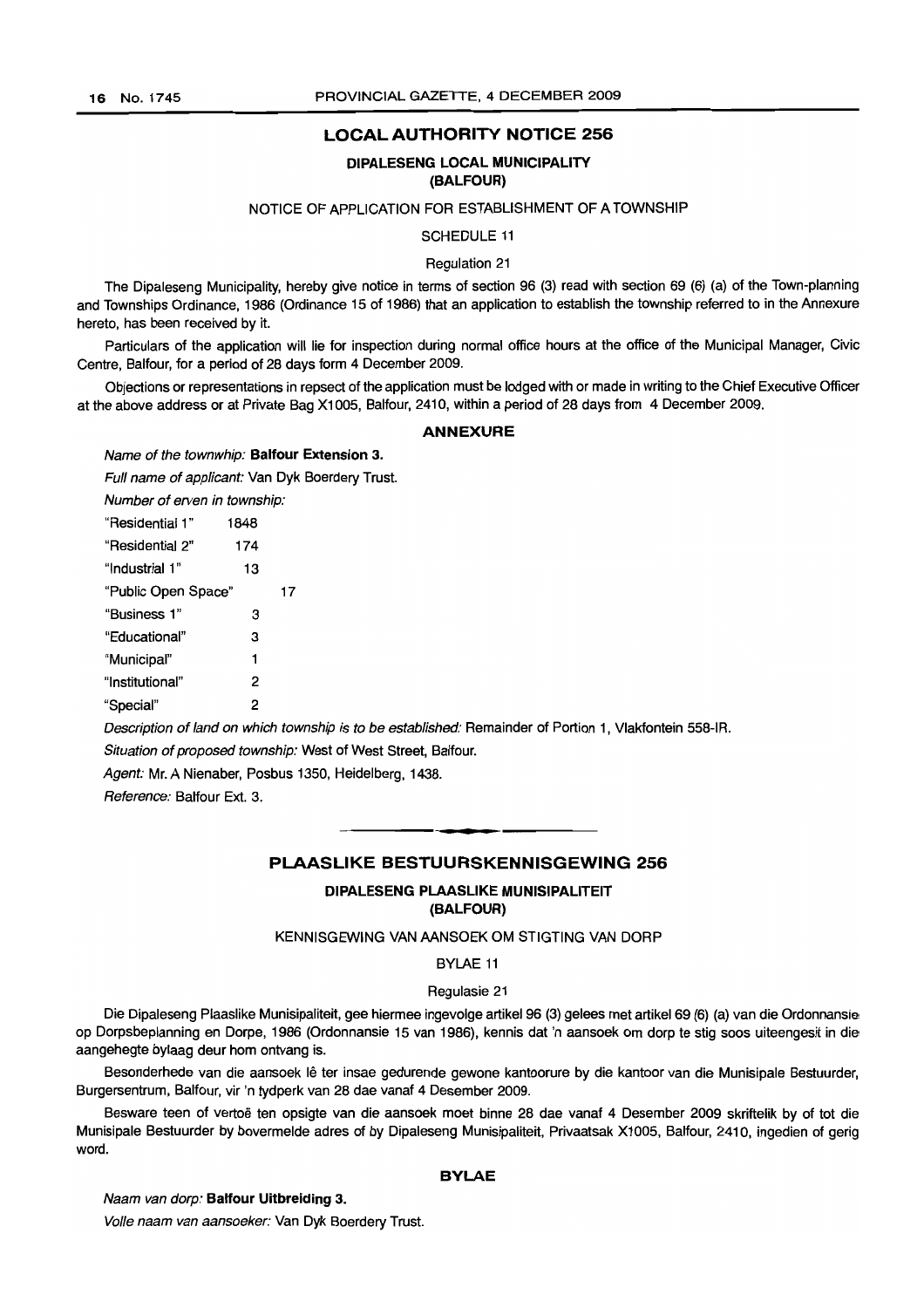| Aantal erwe in voorgestelde dorp: |      |  |  |  |
|-----------------------------------|------|--|--|--|
| "Residensieel 1"                  | 1848 |  |  |  |
| "Residensieel 2"                  | 174  |  |  |  |
| "Besigheid 1"                     | з    |  |  |  |
| "Nywerheid 1"                     | 13   |  |  |  |
| "Openbare Oop Ruimte"             | 17   |  |  |  |
| "Munisipaal"                      | 1    |  |  |  |
| "Opvoedkundig"                    | 3    |  |  |  |
| "Spesiaal"                        | 2    |  |  |  |
| "Institusioneel"                  | 2    |  |  |  |

Beskrywing van grond waarop dorp gestig staan te word: Restant van Gedeelte 1, van die plaas Vlakfontein 558-IR. Ligging van die voorgestelde dorp: Wes van Wesstraat, Balfour.

Agent: Mnr. A Nienaber, Posbus 1350, Heidelberg, 1438.

Verwysing: Balfour Uitb 3.

#### **LOCAL AUTHORITY NOTICE 257**

#### **MSUKALIGWA MUNICIPALITY**

#### **ERMELO AMENDMENT SCHEME 524**

#### NOTICE OF APPROVAL

It is hereby notified in terms of the provisions of section 57 (1) of the Town-planning and Townships Ordinance, 1986 (Ordinance 15 of 1986), that the Msukaligwa Municipality has approved the amendment of the Ermelo Town-planning Scheme, 1982, by the rezoning of:

• Erf 5099, Ermelo, from "Commercial" to "Amusement for purposes of a night club"--Amendment Scheme 524.

Map 3 and the scheme clauses of these amendment schemes are filed with the Director: Department of Agriculture and Land Administration, Mpumalanga Province, Nelspruit and the Office of the Municipal Manager: Msukaligwa Municipality and are open for inspection during normal office hours.

This amendment is known as Ermelo Amendment Scheme 524 and shall come into operation on the date of publication of this notice.

#### **Mr** D. V. **NGCOBO, Acting Municipal Manager**

P.O. Box 48, Ermelo, 2350 (Municipal Notice No. 278)

#### **PLAASLIKE BESTUURSKENNISGEWING 257**

**.-**

#### **MSUKALIGWA MUNISIPALITEIT**

#### **ERMELO-WYSIGINGSKEMA** 524

#### KENNISGEWING VAN GOEDKEURING

Kennis geskied hiermee ingevolge die bepalings van artikel 57 (1) van die Ordonnansie op Dorpsbeplanning en Dorpe, 1986 (Ordonnansie 15 van 1986), dat die Msukaligwa Munisipaliteit die wysiging van die Ermelo-dorpsbeplanningskema, 1982, goedgekeur het deur die hersonering van:

• Erf 5099, Ermelo, van "Kommersieel" na "Plek van Vermaaklikheid"-Wysigingskema 524.

Kaart 3 en die skemaklousules van die wysigingskema word in bewaring gehou deur die Direkteur: Landbou en Grondadministrasie, Mpumalanga Provinsie, en die kantoor van die Munisipale Bestuurder: Msukaligwa Munisipaliteit, en is gedurende gewone kantoorure beskikbaar vir inspeksie.

Hierdie wysiging staan bekend as Ermelo-wysingingskema 524 en tree in werking op datum van publikasie hiervan.

#### **Mr** D. V. **NGCOBO, Waarnemende Munisipale Bestuurder**

Posbus 48, Ermelo, 2350 (Munisipale Kennisgewing No. 278)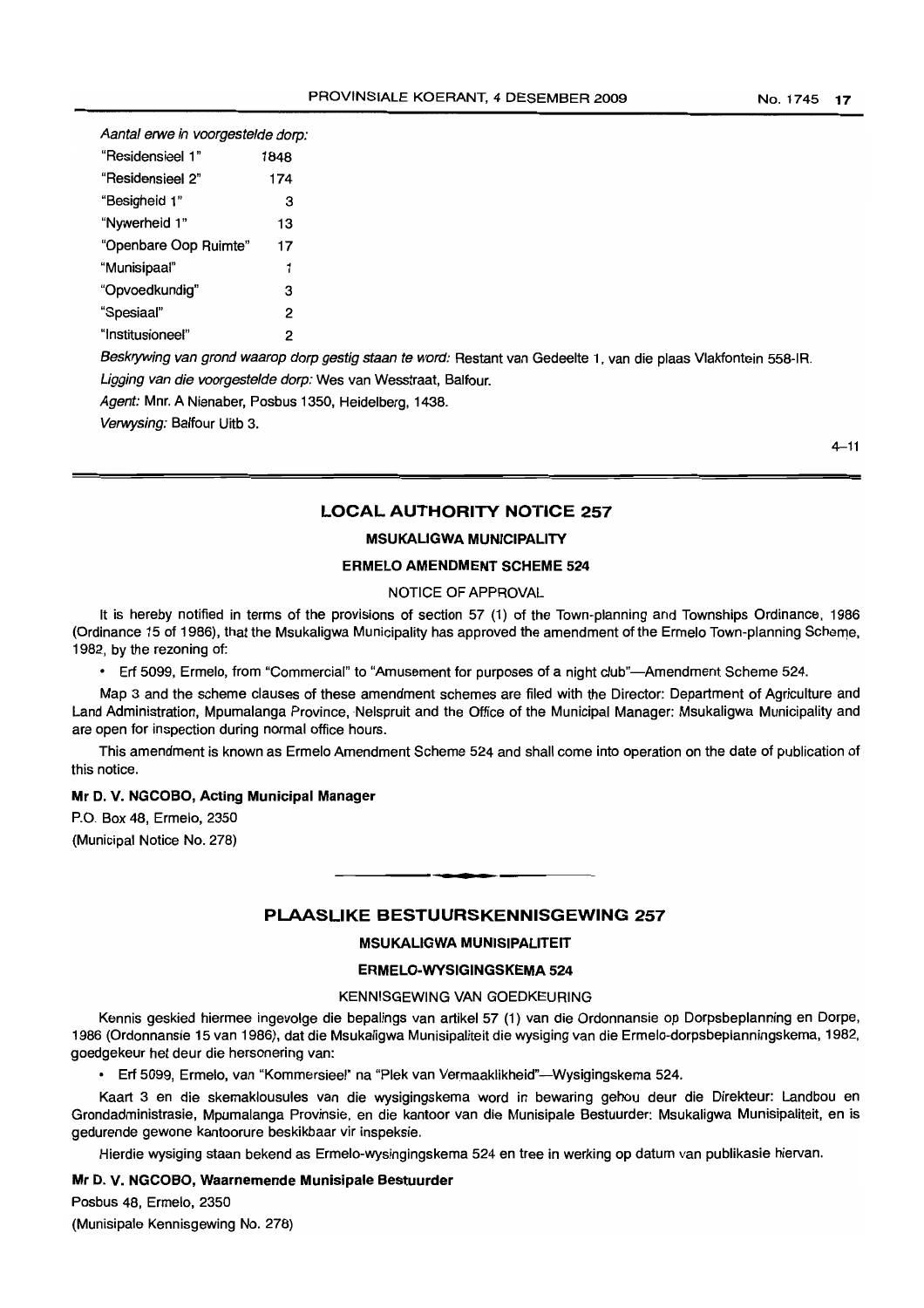#### MUNICIPALITY OF THABA CHWEU

#### CORRECTION NOTICE

It is hereby notified in terms of the provisions of section 57 (1) of the Town-planning and Townships Ordinance, 1986 (Ordinance 15 of 1986), that the Municipality of Thaba Chweu (Lydenburg Administrative Unit) has approved the amendment of the Lydenburg Town-planning Scheme, 1995, by the rezoning of:

1. Lydenburg Amendment Scheme 253/95 (replace No.3 of Notice 143, dated 26 June 2009).

The Remainder of Erf 263, Lydenburg, is being rezoned from "Residential 1" at a density of 10 units per hectare to respectively "Residential 1" at a density of 15 units per hectare (Remainder of Erf 263) and "Residential 2" at a density of 25 units per hectare (Portion 2 of Erf 263).

The amendment scheme is known as Lydenburg Amendment Scheme 253/95 and shall come into operation on the date of publication of this notice.

Map 3 and the scheme clause of the amendment scheme are filed with the Municipal Manager of the Municipality of Thaba Chweu and the Department of Local Government: Housing and Land Administration, Nelspruit.

#### I. MOSHOADIBA, Municipal Manager

Civic Centre, P.O. Box 61, Lydenburg, 1120

## LOCAL AUTHORITY NOTICE 259

#### NELSPRUIT AMENDMENT SCHEME 967

It is hereby notified in terms of section 57 (1) of the Town-planning and Townships Ordinance, 1986, that the Mbombela Local Municipality approved the amendment of the Nelspruit Town-planning Scheme, 1989, by the rezoning of a portion of the Remainder of Portion 48 of the farm Boschrand 283-JT, from "Agricultural" to "Existing Public Road".

Copies of the amendment scheme are filed with the Director: Department of Agriculture, Rural Development and Land Administration, Nelspruit, and the office of the Municipal Manager: Civic Centre, Nel Street, Nelspruit, and are open for inspection at all reasonable times.

This amendment scheme is known as the Nelspruit Amendment Scheme 967 and shall come into operation on date of publication hereof.

A copy of this notice will be provided in Afrikaans or Siswati to anyone requesting such in writing within 30 days of this notice.

#### F. S. SIBOZA, Acting Municipal Manager

Mbombela Local Municipality, P.O. Box 45, Nelspruit, 1200

#### LOCAL AUTHORITY NOTICE 260

#### NELSPRLlIT AMENDMENT SCHEME 1468

It is hereby notified in terms of section 57 (1) of the Town-planning and Townships Ordinance, 1986, that the Mbombela Local Municipality approved the amendment of the Nelspruit Town-planning Scheme, 1989, by the rezoning of Erf 155, Sonheuwel Township, from "Residential 1" to "Residential 3" with Annexure conditions.

Copies of the amendment scheme are filed with the Director: Department of Agriculture, Rural Development and Land Administration, Nelspruit, and the office of the Municipal Manager: Civic Centre, Nel Street, Nelspruit, and are open for inspection at all reasonable times.

This amendment scheme is known as the Nelspruit Amendment Scheme 1468 and shall come into operation on date of publication hereof.

A copy of this notice will be provided in Afrikaans or Siswati to anyone requesting such in writing within 30 days of this notice.

#### F. S. SIBOZA, Acting Municipal Manager

Mbombela Local Municipality, P.O. Box 45, Nelspruit, 1200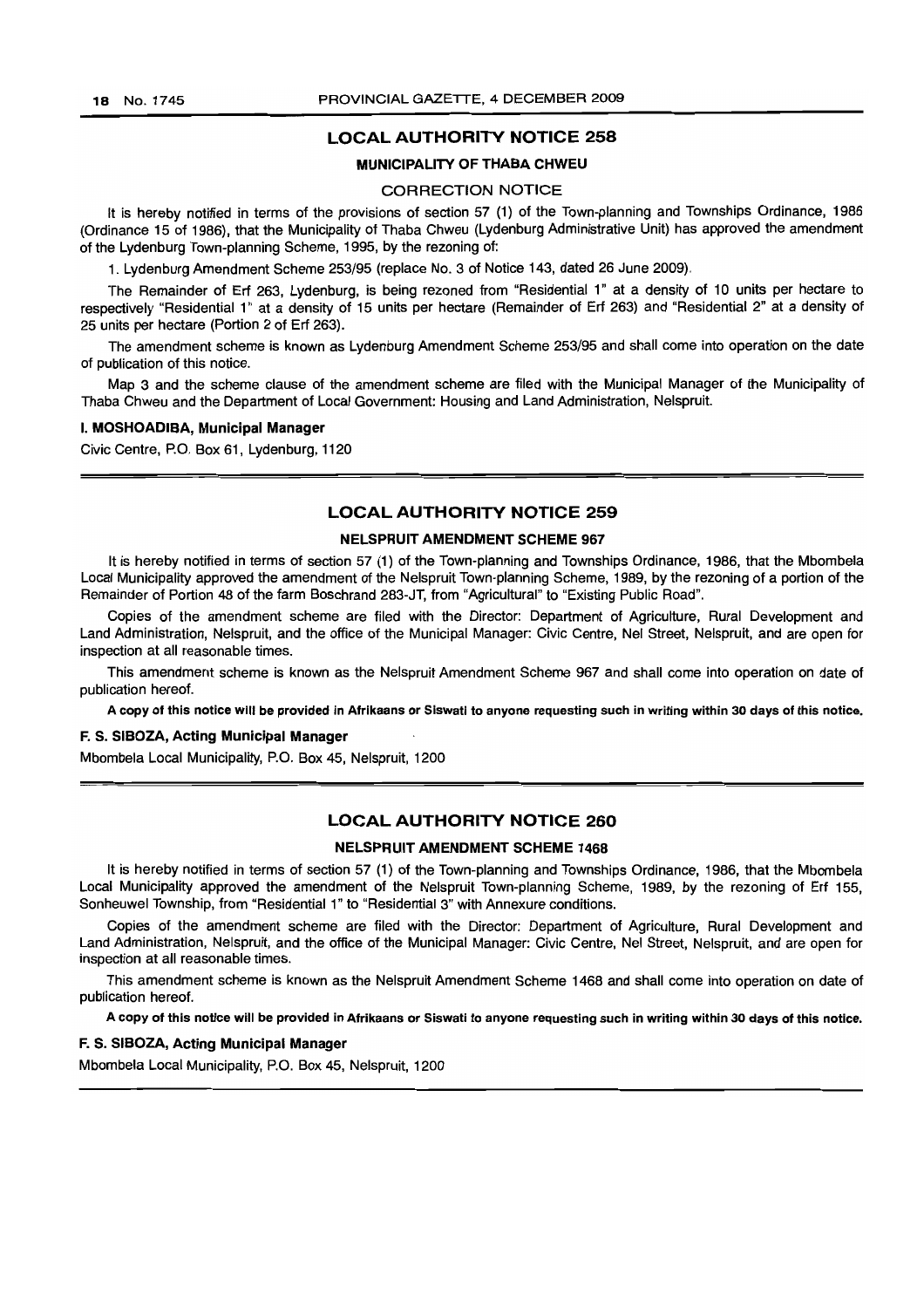#### MSUKALlGWA MUNICIPALITY

#### DECLARATION AS APPROVED TOWNSHIP

In terms of Section 103 of the Town Planning and Township Ordinance 1986 (Ordinance 15 of 1986) the Msukaligwa Municipality hereby declares ERMELO Extension 34 Township to be an approved Township subject to the conditions set out in the schedule attached hereto.

#### ANNEXURE

STATEMENT ON CONDITIONS UNDER WHICH THE APPLICATION MADE BY THE MSUKALIGWA MUNICIPALITY (HEREIN AFTER REFERRED TO AS THE APPLICANTITOWNSHIP OWNER) UNDER THE PROVISIONS OF SECTIONS 98(1) OF THE TOWN PLANNING AND TOWNSHIP ORDINANCE, 1986 (ORDINANCE 15 OF 1986) FOR PERMISSION TO ESTABLISH A TOWNSHIP ON PORTION 55 OF THE FARM WITBANK 262 REGISTRATION DIVISION IT MPUMALANGA, HAS BEEN GRANTED.

#### 1. CONDITIONS OF ESTABLISHMENT

#### (1) NAME

The name of the township shall be Ermelo Extension 34

#### (2) LAYOUT I DESIGN

The township shall consist of erven as indicated on the SG Plan No. *3962/2004,* dated *03/04/2004*

#### (3) ACCESS

The township applicant shall be responsible for the construction of the internal network to the satisfaction of the local authority. The township applicant shall see to the joining of such network to the existing road network permitting access to the township.

## (4) REMOVAL, REPOSITIONING, MODIFICATION OR

REPLACEMENT OF EXISTING MUNICIPAL SERVICES

If, by reason of the establishment of the township, it should become necessary to remove, reposition, modify or replace any existing municipal services, the cost thereof shall be borne by the township applicant.

(5) REMOVAL, REPOSITIONING, MODIFICATION OR REPLACEMENT OF EXISTING TELKOM PLANT If, by reason of the establishment of the township, it should become necessary to remove, reposition, modify or replace any existing Telkom Plant, the cost thereof shall be bome by the township applicant.

(6) REMOVAL, REPOSITION, MODIFICATION OR REPLACEMENT OF EXISTING ESKOM POWER LINES If by reason of the establishment of the township, it should become necessary to remove, reposition, modify or replace any existing power lines of ESKOM, the cost thereof shall be borne by the township applicant.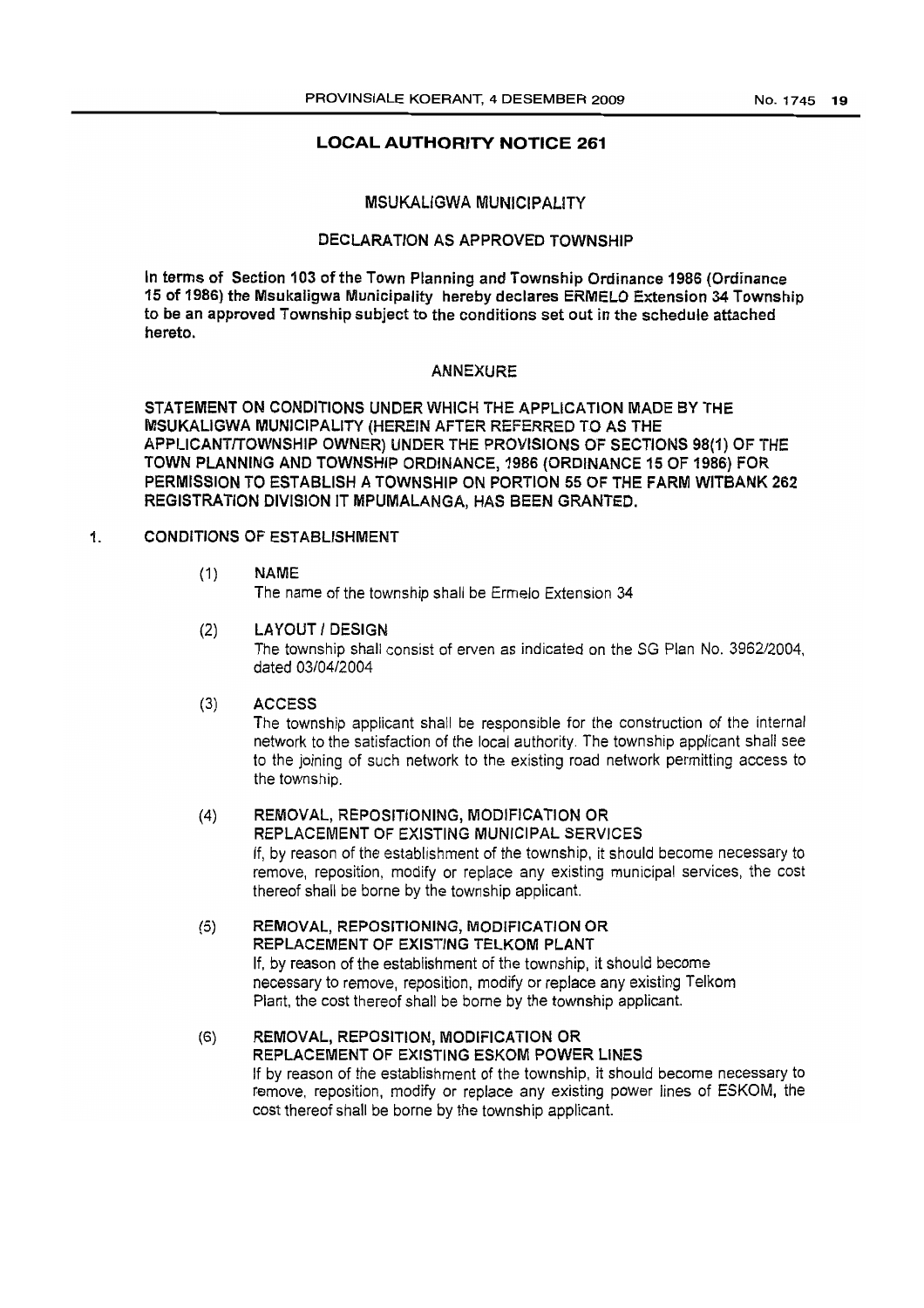#### (7) LAND USE AND ZONING CONDITIONS

## (a) ALL ERVEN ACCEPT PARKS AND STREETS

The use of all erven in the township save for parks and street will be in accordance with the ruling town-planning scheme and any amendment thereof.

(b) PARKS AND STREETS All parks and streets indicated as such on the approved General Plan will be reserve for these of parks and streets regardless the zoning in terms of the ruling town-planning scheme.

#### 2. CONDITIONS TO BE COMPLIED WITH BEFORE THE ERVEN IN THE TOWNSHIP BECOME REGISTRABLE

#### (1) INSTALLATION AND PROVISION OF SERVICES

- (a) The township applicant shall install and provide internal engineering services to the township, to the satisfaction of the local authority.
- (b) The local authority shall ensure that sufficient capacity of external engineering services exist to deliver the appropriate level of services to the township.
- (c) The township applicant shall ensure that storm water run-off is efficiently disposed of, to the satisfaction of the local authority.

#### (2) DEMOLITION OF BUILDINGS AND STRUCTURES

The Local Authority shall at its own expense cause all existing buildings and structures situated within the building line reserves, side spaces or over common boundaries to be demolished if and when necessary.

#### 3. CONDITIONS OF TITLE

#### (1) DISPOSAL OF EXISTING CONDITIONS OF TITLE

All erven shall be made subject to the existing conditions and servitudes, in any, including the reservation of rights to minerals and real rights.

#### (2) ALL ERVEN

The erf is subject to  $-$ 

- (a) Servitude 5 meters wide along any street boundary, provided that with the written consent of the local authority such servitude may be dispensed with.
- (b) Servitude 2 meters wide along any boundary, provided that with the written consent of the local authority such servitude may be dispensed with.
- (c) No buildings or other structures shall be erected within the aforesaid servitude area and no large-rooted trees shall be planted within the area of such servitude or within 1 metre thereof.
- (d) The Local Authority shall be entitled to deposit temporarily on the land adjoining the aforesaid servitude such material as may be excavated by it during the course of the construction, maintenance or removal of such sewerage mains and other works as is, in its discretion, may deem necessary and shall further be entitled to reasonable access to the said land for the aforesaid purpose, subject to any damage done during the process of the construction, maintenance or removal of such sewerage mains and other works being made good by the Local Authority.